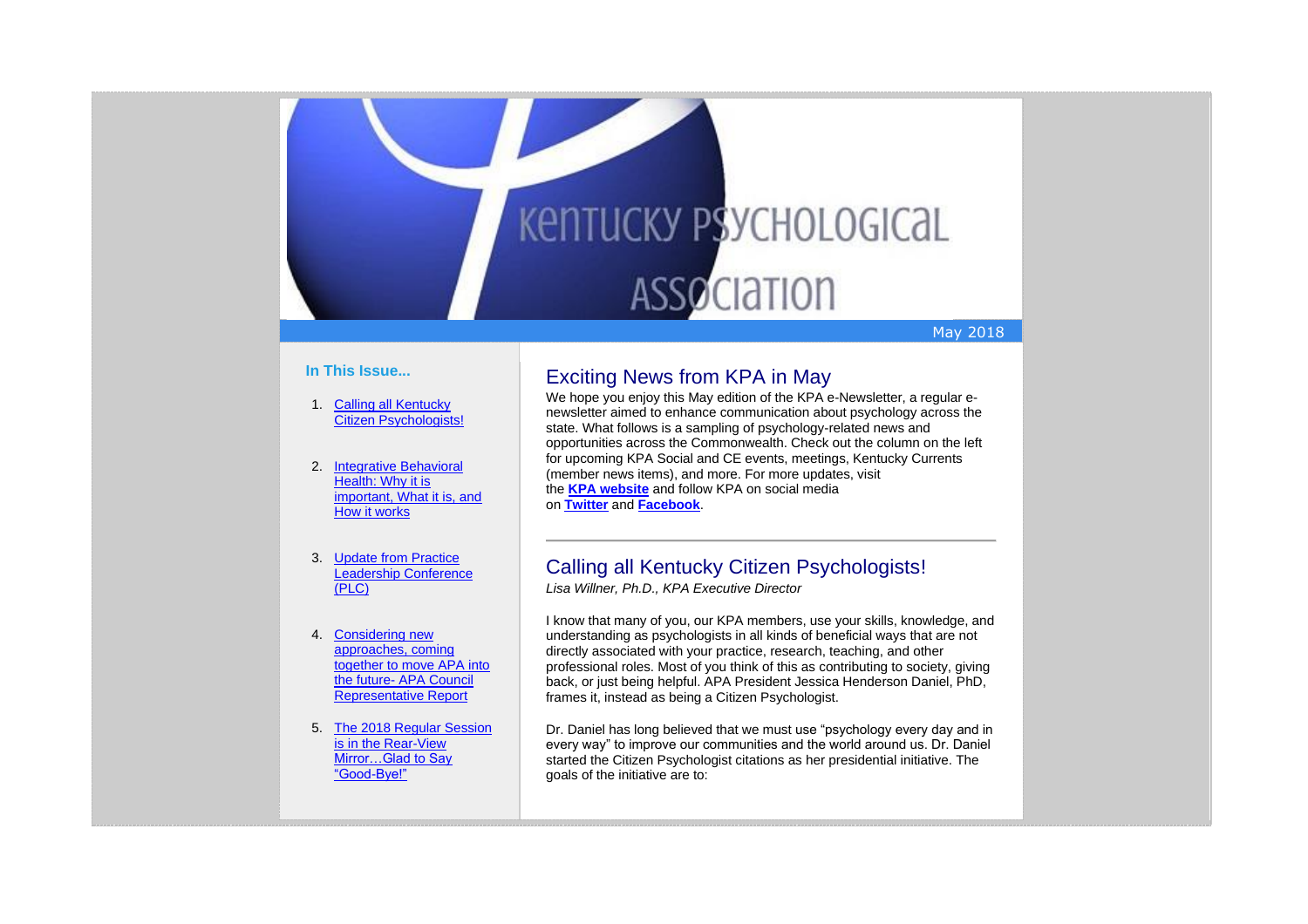- 6. [Bringing Psychology to the](https://kpa.memberclicks.net/administrator/index.php?option=com_mccore&view=contactcenter#PubEd)  [Public through Printed](https://kpa.memberclicks.net/administrator/index.php?option=com_mccore&view=contactcenter#PubEd)  [Materials and Resources](https://kpa.memberclicks.net/administrator/index.php?option=com_mccore&view=contactcenter#PubEd)
- 7. [Spring Academic](https://kpa.memberclicks.net/administrator/index.php?option=com_mccore&view=contactcenter#SAC)  [Conference!](https://kpa.memberclicks.net/administrator/index.php?option=com_mccore&view=contactcenter#SAC)
- 8. [Legislative Day 2018](https://kpa.memberclicks.net/administrator/index.php?option=com_mccore&view=contactcenter#LegDay)  **[Report](https://kpa.memberclicks.net/administrator/index.php?option=com_mccore&view=contactcenter#LegDay)**
- 9. [KPA-PAC: Showing Up Is](https://kpa.memberclicks.net/administrator/index.php?option=com_mccore&view=contactcenter#PAC)  [Not Enough](https://kpa.memberclicks.net/administrator/index.php?option=com_mccore&view=contactcenter#PAC)
- 10. [Trying To Be an Ethical](https://kpa.memberclicks.net/administrator/index.php?option=com_mccore&view=contactcenter#EthicsStudentTherapist)  [First-Year Student](https://kpa.memberclicks.net/administrator/index.php?option=com_mccore&view=contactcenter#EthicsStudentTherapist)  **[Therapist](https://kpa.memberclicks.net/administrator/index.php?option=com_mccore&view=contactcenter#EthicsStudentTherapist)**
- 11. KPA Annual Convention **[Planning](https://kpa.memberclicks.net/administrator/index.php?option=com_mccore&view=contactcenter#Conv)**

## **KPA's Member Highlights**

Congratulations to **Dr. Myra Beth Bundy** on recently receiving the 2018 Ronald J. Cutter Professional Service Award presented by the Arc of Kentucky. [Click here for the](http://stories.eku.edu/people/psychology-professor-honored-service)  [official announcement.](http://stories.eku.edu/people/psychology-professor-honored-service)

Congratulations to **Dr. Lisa Willner**, KPA's Executive Director, on being named an APA Citizen Psychologist. [Click](https://kpa.memberclicks.net/assets/e-Newsletters/CitizenPsy.press-release.pdf)  [here to read the official press](https://kpa.memberclicks.net/assets/e-Newsletters/CitizenPsy.press-release.pdf)  [release from](https://kpa.memberclicks.net/assets/e-Newsletters/CitizenPsy.press-release.pdf) APA.

*If you have a highlight you would like to share with the* 

- Educate the public about how psychology contributes to the formulation and implementation of policies that improve our communities.
- Provide learning objectives and educational materials to help educate people from high school, undergraduate and graduate school, internship, postdoctoral fellowship, and lifelong learning about how to become or serve as a successful APA Citizen Psychologist.
- Award [Presidential Citations](http://www.apa.org/about/governance/president/citation/citizen-psychologist-nomination.aspx) to exemplary APA Citizen Psychologists and other members of the psychology community.

I was deeply honored to have been covertly nominated and recommended by several KPA member colleagues, and completely astonished and a bit overwhelmed to receive a phone call advising of my having been selected as a Citizen Psychologist! The citation was presented during the March APAPO Practice Leadership Conference, in the excellent company of KPA's delegation to that annual advocacy conference. More recently, I was invited to participate in the APA Citizen Psychologist Summit at APA headquarters in Washington, DC, as a speaker, and as a participant in the summit. It was powerful to reflect on the life experiences that have shaped my development as an advocate for psychology and for improving our community, and more than a little unnerving, but rewarding, to share my story with a roomful of APA leaders from across the country.

After the presentations, I spent two days working on the learning objectives and educational materials for the Lifelong Learning group in collaboration with Jennifer Taylor, PhD, and Wendi Williams, PhD – both members Dr. Daniel's Citizen Psychologist Working Group who have been involved with the project from the beginning.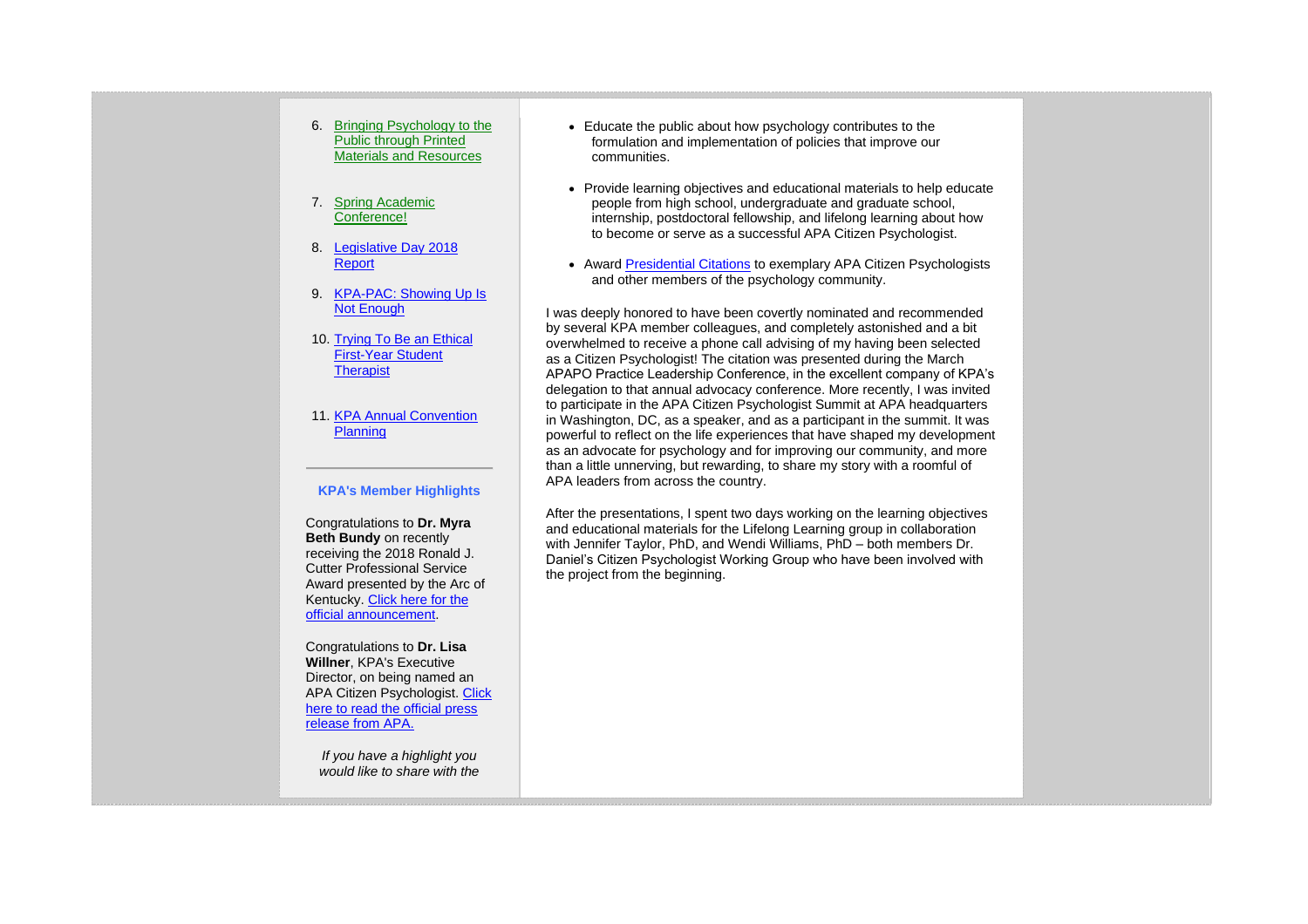*KPA office please email us at kpa@kpa.org!*

## **KPA Advocacy Benefits**

Remember that KPA's advocacy efforts are supported by your membership in KPA. KPA's advocacy benefits all psychology professionals, not just those who belong to KPA. We thank you for continuing to support the future of psychology and those we serve through your active membership in KPA!

## **2018 KPA Event Calendar**

*Register today!*

**May 18, 2018- Louisville**

## **PRE-REGISTRATION ENDS FRIDAY[!](https://kpa.memberclicks.net/index.php?option=com_jevents&task=icalevent.detail&evid=35)** [Ahead of the Game: Keeping](https://kpa.memberclicks.net/index.php?option=com_jevents&task=icalevent.detail&evid=35)

Perspective in Youth Sports, [3CE](https://kpa.memberclicks.net/index.php?option=com_jevents&task=icalevent.detail&evid=35) *Presented by Benjamin Birkby, Psy.D. and Marc Cormier, Ph.D., CC-AASP, LPCA*

## **June 22, 2018-Louisville**

#### AM WORKSHOP

[Advanced Supervision:](https://kpa.memberclicks.net/index.php?option=com_jevents&task=icalevent.detail&evid=32)  [Balancing the core](https://kpa.memberclicks.net/index.php?option=com_jevents&task=icalevent.detail&evid=32)  [competencies of alliance,](https://kpa.memberclicks.net/index.php?option=com_jevents&task=icalevent.detail&evid=32)  [ethics, diversity, and evidence](https://kpa.memberclicks.net/index.php?option=com_jevents&task=icalevent.detail&evid=32)[based practice](https://kpa.memberclicks.net/index.php?option=com_jevents&task=icalevent.detail&evid=32) *Presented by Scott Salathe,* 



I write to tell you about my own very positive experience, but mainly to encourage YOU to [nominate yourself or a colleague as an APA Citizen](http://www.apa.org/about/governance/citizen-psychologist/default.aspx)  [Psychologist!](http://www.apa.org/about/governance/citizen-psychologist/default.aspx) Nominations will be accepted through July 1.

This is a wonderful way to lift up our colleagues, our field, and the important skills and perspective psychologists bring every day and in every way to make the world a better place.

Standing with you in lifting up psychology, Lisa

## Integrative Behavioral Health: Why it is important, What it is, and How it works

*Sarah Shelton, PsyD, MPH, MSCP – KPA President*

More than half of mental health care is provided in primary care environments by non-mental health providers. It is common for primary care physicians or mid-level providers, such as nurse practitioners, to be on the front lines of intervention for mental health symptoms. However, most healthcare providers do not hold specialized training in mental health. For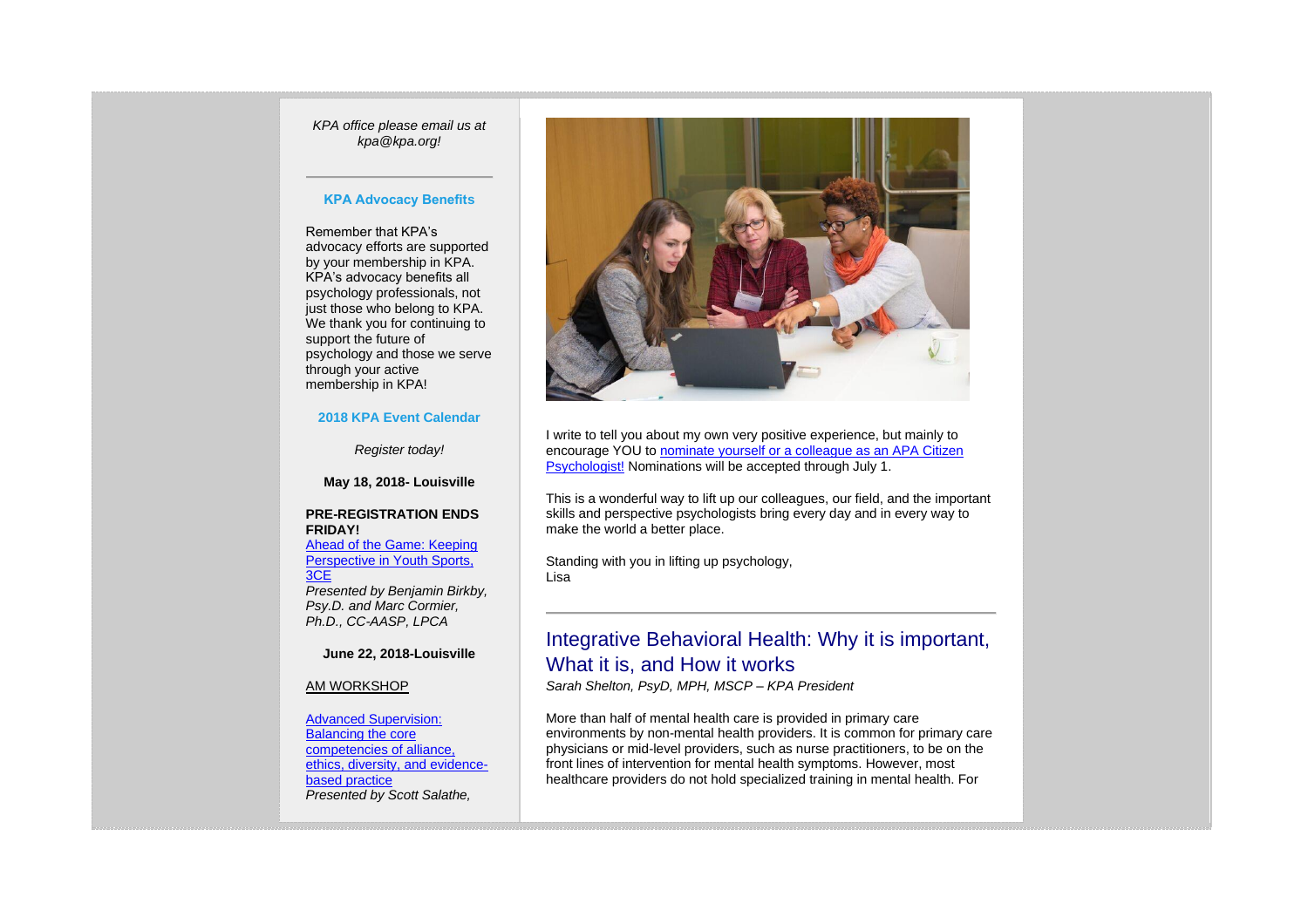*Ph.D. & Brighid Kleinman, Ph.D*.

#### PM WORKSHOP

[Applications of the Ethics code](https://kpa.memberclicks.net/index.php?option=com_jevents&task=icalevent.detail&evid=32)  [in the Rural Practice](https://kpa.memberclicks.net/index.php?option=com_jevents&task=icalevent.detail&evid=32)  [Environment.](https://kpa.memberclicks.net/index.php?option=com_jevents&task=icalevent.detail&evid=32) *Presented by Vicki Van Cleave, Psy.D. & Doug Olds, Psy.D.*

*Save the Date!*

#### **Sept 21,2018-Lexington**

#### AM WORKSHOP

Adolescent Substance Abuse Assessment and Treatment: Best Practices for Better Outcomes *Presented by Geoff Wilson, MSW, LCSW, CADC*

#### PM WORKSHOP

Assessing Appropriateness for Chronic Opioids and Risk for Abuse *Presented by Amanda Merchant, Ph.D., ABPP & Jonathan Cole, Ph.D., ABPP*

## **Nov. 1-3, 2018- Lexington**

KPA Annual Convention

#### **Check out KPA's Home Study options!**

• [Understanding and](https://kpa.memberclicks.net/index.php?option=com_mcform&view=ngforms&id=29734)  [Treating Sleep](https://kpa.memberclicks.net/index.php?option=com_mcform&view=ngforms&id=29734)  [Disturbance: Lessons](https://kpa.memberclicks.net/index.php?option=com_mcform&view=ngforms&id=29734)  example, the average time focused on mental health training in medical school for non-psychiatrist physicians is just six weeks.

Reasons for the majority of mental health symptoms being treated in nonmental health environments by non-mental health practitioners are varied. First, there remains a stigma that is associated with seeking mental health care, making some individuals feel "safer" to report their symptoms to a physical health care provider in a primary care environment as opposed to making an appointment with a psychologist or another type of mental health professional. Second, a lack of awareness that one needs mental health care may be the case. For instance, some individuals may not associate the loss of energy or fatigue associated with depression or heart palpitations and gastrointestinal upset with anxiety. Third, a lack of resources for mental health care is a problem in many communities. This may be a lack of financial resources to pay for mental health services or lack of access geographically to mental health specialty care. There are many other barriers to mental health care access beyond these three major ones, including lack of transportation and lack of mobility, among others.

Even when non-mental health care providers recognize that a referral to a mental health professional is appropriate, the follow up rates from referral to first appointment hover around only fifty percent. Some healthcare environments attempt to bridge this gap by offering co-located physical and mental health services. This is a step in the right direction. However, colocation is not integration. This approach is better than nothing, because it at least recognizes the need for access to mental health care and increases the likelihood of referral compliance. It does not, however, necessarily reduce the stigma of being "red flagged" for psych services and sent down to that room to see that doctor, while other patients are directed through a different process that bypasses this important element of wellness.

In a true Integrative Health model, mental health is valued alongside physical health and not just from a pathology standpoint of illness but from a wellness standpoint of health. Multidisciplinary teams of providers work together to help patients achieve and maintain optimal wellness across all dimensions of health and functioning whether or not the patient has a mental health diagnosis, such as depression.

Reasons to integrate physical and mental health care are logical and supported by research. For example, the tenet of Health Psychology is that there is a reciprocal relationship between physical and mental health. Treating the whole person is a superior approach than the historical mindbody dualism that has plagued healthcare for far too long. Individuals with chronic physical health conditions have higher rates of mental health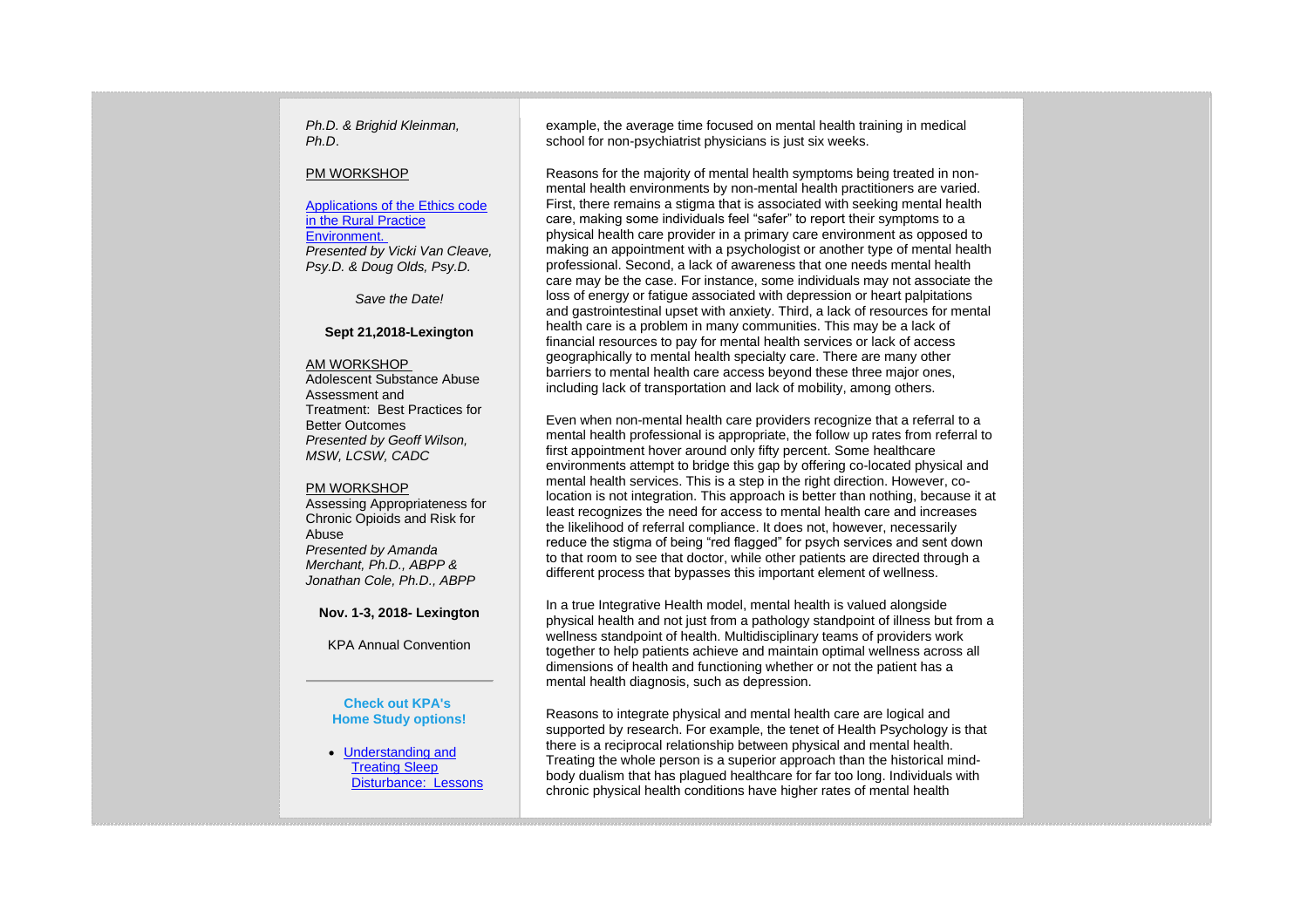[Learned from Treating](https://kpa.memberclicks.net/index.php?option=com_mcform&view=ngforms&id=29734)  [Veterans](https://kpa.memberclicks.net/index.php?option=com_mcform&view=ngforms&id=29734) *Presented by Adam D. Bramoweth, Ph.D.*

- [Families and Couples in](https://kpa.memberclicks.net/index.php?option=com_mcform&view=ngforms&id=25294)  [Transition:](https://kpa.memberclicks.net/index.php?option=com_mcform&view=ngforms&id=25294) Lessons [Learned](https://kpa.memberclicks.net/index.php?option=com_mcform&view=ngforms&id=25294) *Presented by Steven Sayers, Ph.D.*
- [Pain and Pain](https://kpa.memberclicks.net/index.php?option=com_mcform&view=ngforms&id=25282)  [Management: Lessons](https://kpa.memberclicks.net/index.php?option=com_mcform&view=ngforms&id=25282)  [Learned from Treating](https://kpa.memberclicks.net/index.php?option=com_mcform&view=ngforms&id=25282)  [Veterans](https://kpa.memberclicks.net/index.php?option=com_mcform&view=ngforms&id=25282) *Presented by Robert Kerns, Ph.D.*
- [Behavioral Health](https://kpa.memberclicks.net/index.php?option=com_mcform&view=ngforms&id=25751)  [Interventions -](https://kpa.memberclicks.net/index.php?option=com_mcform&view=ngforms&id=25751) Mild [Traumatic Brain](https://kpa.memberclicks.net/index.php?option=com_mcform&view=ngforms&id=25751)  Injury: Lessons [Learned](https://kpa.memberclicks.net/index.php?option=com_mcform&view=ngforms&id=25751) *Presented by Douglas B. Cooper, Ph.D., ABPP-CN*
- [A Transforming](https://kpa.memberclicks.net/index.php?option=com_mcform&view=ngforms&id=26177)  [Partnership for Health](https://kpa.memberclicks.net/index.php?option=com_mcform&view=ngforms&id=26177)  [Care,](https://kpa.memberclicks.net/index.php?option=com_mcform&view=ngforms&id=26177) *Presented by Susan McDaniel, Ph.D.*
- [Ethical Issues](https://kpa.memberclicks.net/index.php?option=com_mcform&view=ngforms&id=19730)  [Psychologists Face in](https://kpa.memberclicks.net/index.php?option=com_mcform&view=ngforms&id=19730)  [Integrated Primary](https://kpa.memberclicks.net/index.php?option=com_mcform&view=ngforms&id=19730)  [Care,](https://kpa.memberclicks.net/index.php?option=com_mcform&view=ngforms&id=19730) *Presented by Christina Runyan, Ph.D., ABPP*
- [Integrative Care:](https://kpa.memberclicks.net/index.php?option=com_mcform&view=ngforms&id=19731)  [Increasing Value](https://kpa.memberclicks.net/index.php?option=com_mcform&view=ngforms&id=19731)  [Through Pediatric](https://kpa.memberclicks.net/index.php?option=com_mcform&view=ngforms&id=19731)  [Integrated](https://kpa.memberclicks.net/index.php?option=com_mcform&view=ngforms&id=19731)  [Care,](https://kpa.memberclicks.net/index.php?option=com_mcform&view=ngforms&id=19731) *Presented by William Douglas (Doug) Tynan, Jr., Ph.D.*

disorders. Likewise, individuals with mental health disorders are more likely to have chronic physical illnesses. They also have a higher mortality rate than the general population, one of the many reasons that makes mental wellness a Public Health concern. Integrative Healthcare produces better health outcomes. It is also more cost-effective care.

So, if it gets better results and is actually less expensive, then why is everyone not doing it? Implementing an Integrative Health model is challenging, because it requires a significant shift in the concept of health and wellness at an organizational, provider, and patient level. Even in environments that embrace the concept of Integrative Health, the implementation of that can be much more challenging.

One of Kentucky's psychology graduate programs, Spalding University, received a HRSA grant to design, implement, and manage an Integrative Behavioral Health model of care at multiple locations targeting minority, impoverished, and disenfranchised communities. This year, the inaugural group of trainees set out to blaze a trail of change in and around Louisville with regard to how organizations, providers, and patients view psychology through the lens of health and wellness. Their experiences on this adventure have been both rewarding and challenging and will be shared in an upcoming KPA e-newsletter article designed to continue this important dialog.

## Update from Practice Leadership Conference (PLC)

*Laurie Grimes, Ph.D. – Director of Professional Affairs*

The Practice Leadership Conference (PLC) was held in March. I have highlighted some important practice opportunities and action items here, though my full DPA report will be included in the KPA report on PLC.

**The Mental and Behavioral Health Registry (MBRH)**. Do your patients get better? How can you tell? Outcome measurement is part of best practice protocol. Accreditation bodies require it. Third party payers are increasingly expecting it. Even if you have a solo practice and don't take insurance – it's still best practice to be able to show improvement and change. If you don't use outcome measures, start investigating your options. A new option is an APA/APAPO-sponsored outcome measurement platform is ready for a summer 2018 launch. **The Mental and Behavioral Health Registry (MBRH)** was recently approved as a Qualified Clinical Data Registry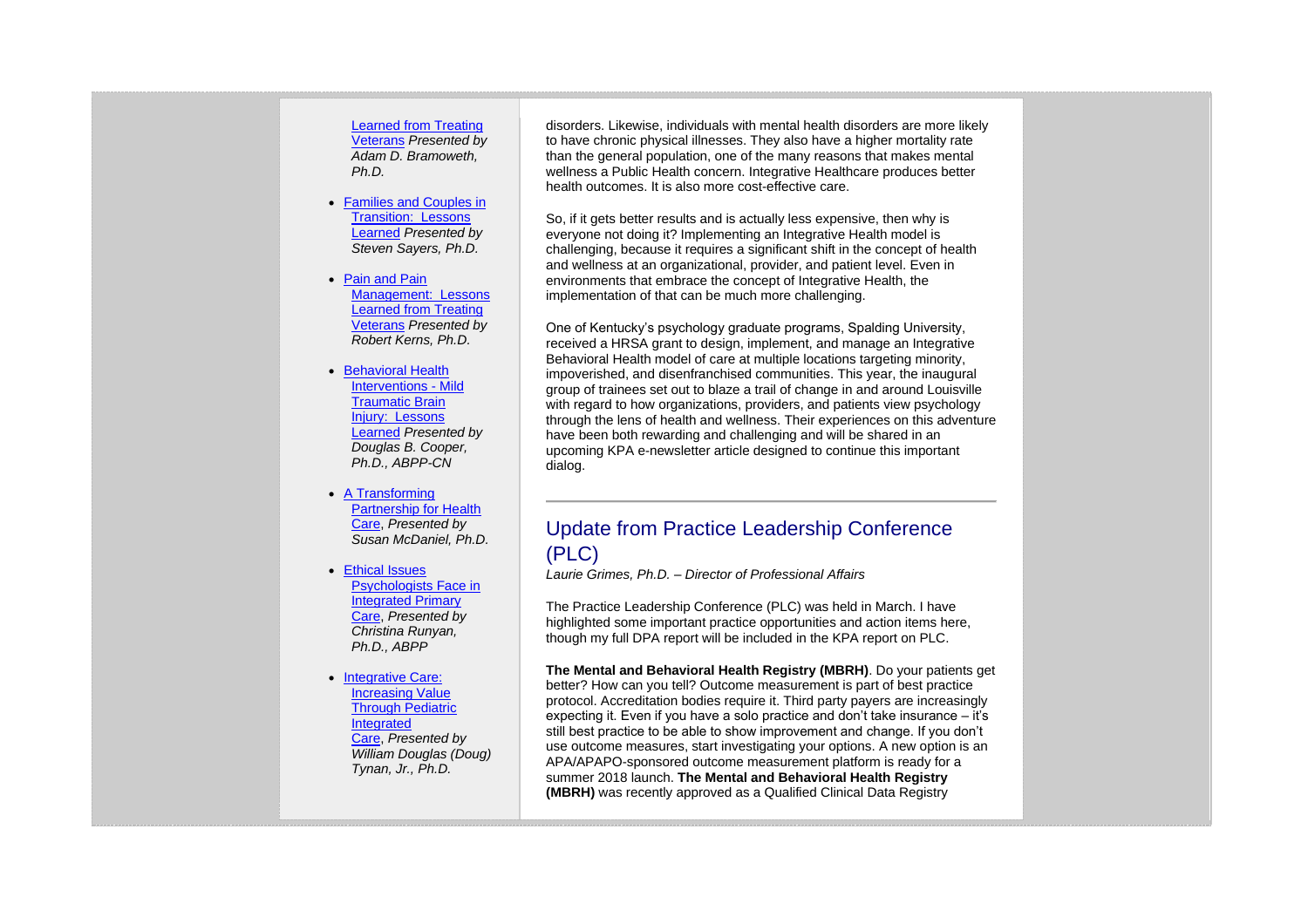- Integrative Care: [Psychosocial Oncology](https://kpa.memberclicks.net/index.php?option=com_mcform&view=ngforms&id=19733)  in Integrative [Practice,](https://kpa.memberclicks.net/index.php?option=com_mcform&view=ngforms&id=19733) *Presented by Timothy Pearman, Ph.D.*
- Integrative Care: [Palliative Care and](https://kpa.memberclicks.net/index.php?option=com_mcform&view=ngforms&id=19734)  [Hospice,](https://kpa.memberclicks.net/index.php?option=com_mcform&view=ngforms&id=19734) *Presented by Julia Kasi-Godley, Ph.D.*
- Multicultural Ethics for a [Diverse World, 3](https://kpa.memberclicks.net/index.php?option=com_mcform&view=ngforms&id=24600)  [CE.](https://kpa.memberclicks.net/index.php?option=com_mcform&view=ngforms&id=24600) *Presented by Melba Vasquez, Ph.D., ABPP*
- [Exploring Attachment in](https://kpa.memberclicks.net/index.php?option=com_mcform&view=ngforms&id=25169)  [the Preschool Years, 1](https://kpa.memberclicks.net/index.php?option=com_mcform&view=ngforms&id=25169)  [CE.](https://kpa.memberclicks.net/index.php?option=com_mcform&view=ngforms&id=25169) *Presented by Susan Spieker, Ph.D.*
- [Exploring Attachment in](https://kpa.memberclicks.net/index.php?option=com_mcform&view=ngforms&id=36086)  [the Elementary Years,](https://kpa.memberclicks.net/index.php?option=com_mcform&view=ngforms&id=36086)  [1 CE.](https://kpa.memberclicks.net/index.php?option=com_mcform&view=ngforms&id=36086) *Presented by Shari Kidwell Ph.D.*
- [Exploring Adult](https://kpa.memberclicks.net/index.php?option=com_mcform&view=ngforms&id=19498)  [Attachment: Secure](https://kpa.memberclicks.net/index.php?option=com_mcform&view=ngforms&id=19498)  [and Insecure Love, 1](https://kpa.memberclicks.net/index.php?option=com_mcform&view=ngforms&id=19498)  [CE.](https://kpa.memberclicks.net/index.php?option=com_mcform&view=ngforms&id=19498) *Presented by Phillip Shaver, Ph.D.*
- [Adult Attachment in](https://kpa.memberclicks.net/index.php?option=com_mcform&view=ngforms&id=24617)  [Psychotherapy, 1](https://kpa.memberclicks.net/index.php?option=com_mcform&view=ngforms&id=24617)  [CE.](https://kpa.memberclicks.net/index.php?option=com_mcform&view=ngforms&id=24617) *Presented by David J. Wallin, Ph.D.*
- [A Developmental](https://kpa.memberclicks.net/index.php?option=com_mcform&view=ngforms&id=26392)  [Perspective on](https://kpa.memberclicks.net/index.php?option=com_mcform&view=ngforms&id=26392)  [Attachment, 1](https://kpa.memberclicks.net/index.php?option=com_mcform&view=ngforms&id=26392)

(QCDR) to track quality outcomes. It is approved for the Medicare-based MIPS, but it is available to non-Medicare providers as well. MBRH can be used to collect patient-reported outcomes and will provide participants with resources related to clinical practice guidelines, evidence-based practices, clinical decision-making tools, and continuing education opportunities. An FAQ sheet and MBRH overview sheet are attached. The cloud-based registry is available to APA-APAPO members and non-members. Additional information can be accessed at httsp://apapo.mipspro.com/.

**The Integrated Health Care Alliance.** Are you interested in practice changes but don't know how to take the first steps to integration or valuebased practice? If so, look into participating in the **Integrated Health Care Alliance (IHCA)**. In conjunction with the Centers for Medicare and Medicaid (CMS), the IHCA has been funded through the Transforming Clinical Practice initiative (TCPI) and Support and Alignment Networks (SAN) to educate clinicians and help move practices towards integrated care. The training through the IHCA helps psychologists be a part of the move from fee-for-service towards value-based payments. Psychologists who are interested in preparing for changes and investing time for changes that may be 3-5 years out may want to consider signing up for this free practice opportunity. Providers are being recruited to be a part of this initiative that helps psychologists move their practices towards integrated care in anticipation of the move from fee-for-service to value-based payment. If you are interested in finding out more, go

to: [http://pages.apa.org/ihca/?\\_ga=2.182899814.1592154654.1521669209-](http://pages.apa.org/ihca/?_ga=2.182899814.1592154654.1521669209-1677596091.1504143500) [1677596091.1504143500.](http://pages.apa.org/ihca/?_ga=2.182899814.1592154654.1521669209-1677596091.1504143500)

**HIPAA***Smart*. APAPO has invested heavy staff time since 2016 to develop a new HIPAA product that will provide education and compliance resources in a one-stop-ship product covering privacy, security, and breach notification. The platform is designed to be simple, interactive, and accessible and will have state-specific information. The launch date has not been announced yet but is expected in later 2018. This will be a very important resource but will have a charge. Start setting aside some funds now so that you can purchase this potentially practice-saving resource.

**Public comment on RxP.** The APA is accepting comments for proposed revisions to the RxP Model Curriculum, RxP Designation Criteria, and RxP Model Legislation documents via the Education Directorate's Public Comment website (http://apaoutside.apa.org/EducCSS/public/). Closing deadline for comments is 5:00pm EDT, Sunday, April 22, 2018.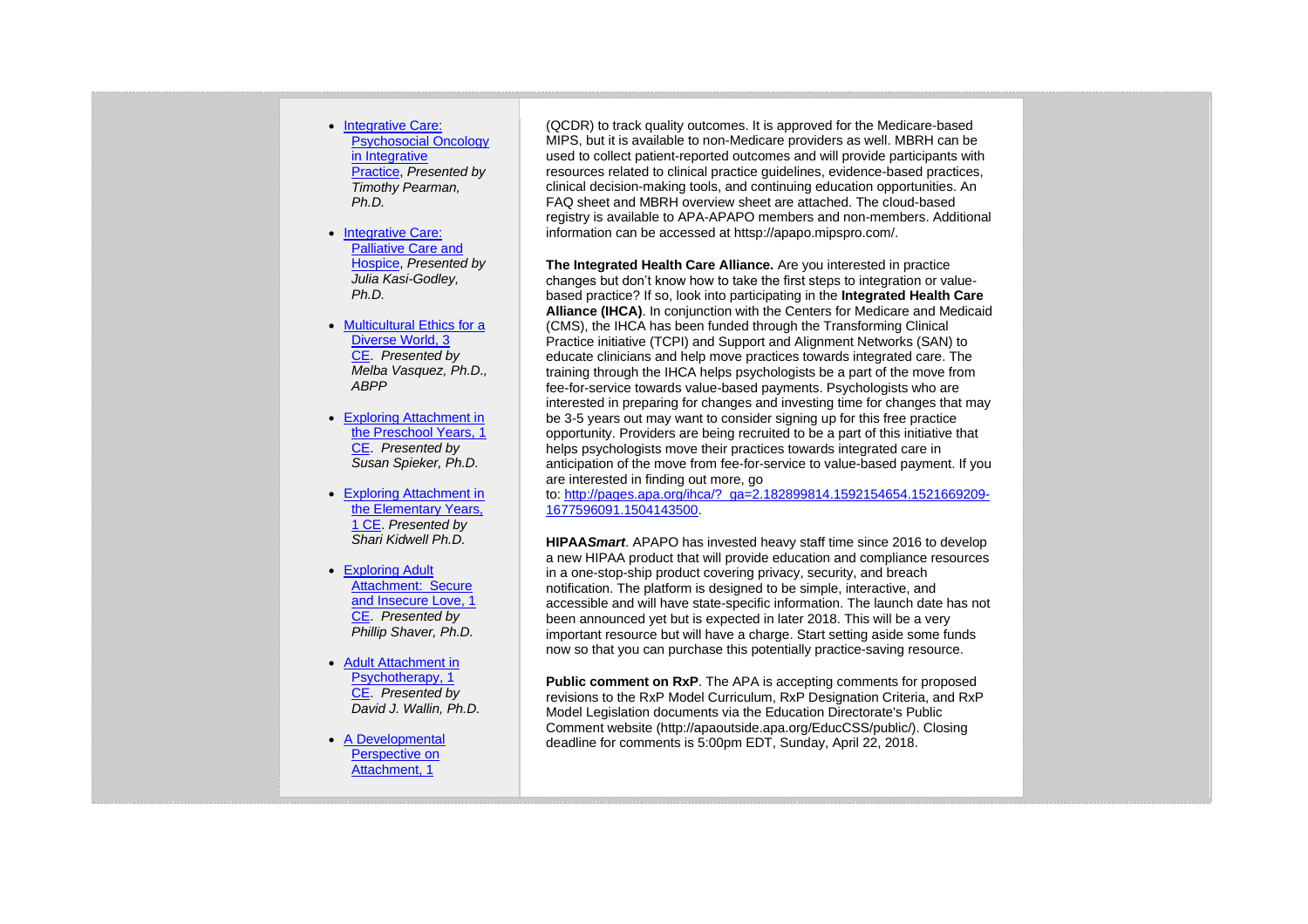[CE.](https://kpa.memberclicks.net/index.php?option=com_mcform&view=ngforms&id=26392) *Presented by L. Alan Sroufe, Ph.D.*

- [Adult Attachment and](https://kpa.memberclicks.net/index.php?option=com_mcform&view=ngforms&id=24637)  [Religion/Spirituality, 1](https://kpa.memberclicks.net/index.php?option=com_mcform&view=ngforms&id=24637)  [CE.](https://kpa.memberclicks.net/index.php?option=com_mcform&view=ngforms&id=24637) *Presented by Annie Fujikawa, Ph.D.*
- Religiosity and [Spirituality Among](https://kpa.memberclicks.net/index.php?option=com_mcform&view=ngforms&id=27389)  [Psychologists, 1](https://kpa.memberclicks.net/index.php?option=com_mcform&view=ngforms&id=27389)  [CE.](https://kpa.memberclicks.net/index.php?option=com_mcform&view=ngforms&id=27389) *Presented by Harold Delaney, Ph.D.*

**Updated testing codes coming**. Revised and (reportedly) more complicated testing codes are coming in 2019. Webinars and articles about the changes are expected in the next few months.

**Devaluation of psych testing**. There is concern about the devaluation of psychological testing. Are insurance companies denying testing, saying that a clinical interview should suffice? The Center for Psychology and Health is interested in hearing reports of these denials.

**MIPS**. Psychologists are still not included in MIPS, but providers can start using the MBRH is preparation for anticipated inclusion. Remember that many psychologists are exempt from MIPS reporting anyway due to LVT (low volume threshold – defined as  $\leq$  200 Medicare clients per year or  $\leq$ \$90K claims per year; 1st year Medicare providers are also exempt).

**Clinical practice standards**. Ongoing discussion regarding criticism of PTSD practice guidelines that relied solely on RCTs (random clinical trials) for empirical basis. Push to include literature-based consensus documents as well.

**Clawback audits in other states**. 'Nuff said with a name like that. Clawback audits are where insurance companies use their sharpened, talon-like claws to scrape, eviscerate, and flay providers' bank accounts to reclaim payments they had at one point approved. Other states are having a rash of significant clawback claims – some from years back and most from one company in particular. It's ugly stuff. KPA members: let me know if you are getting these "requests."

Considering new approaches, coming together to move APA into the future - APA Council Representative Report

*David Susman, Ph.D. – APA Council Representative*

The APA Council of Representatives held its winter meeting on March 9 & 10, 2018 in Washington, DC. The meeting was characterized by depth of conversation, depth of passion, and depth of agreement that it is time for APA to take the next steps forward. There was much thoughtful and impassioned debate. The final decisions, all by large majorities, show APA leadership is looking toward the future of our discipline and our profession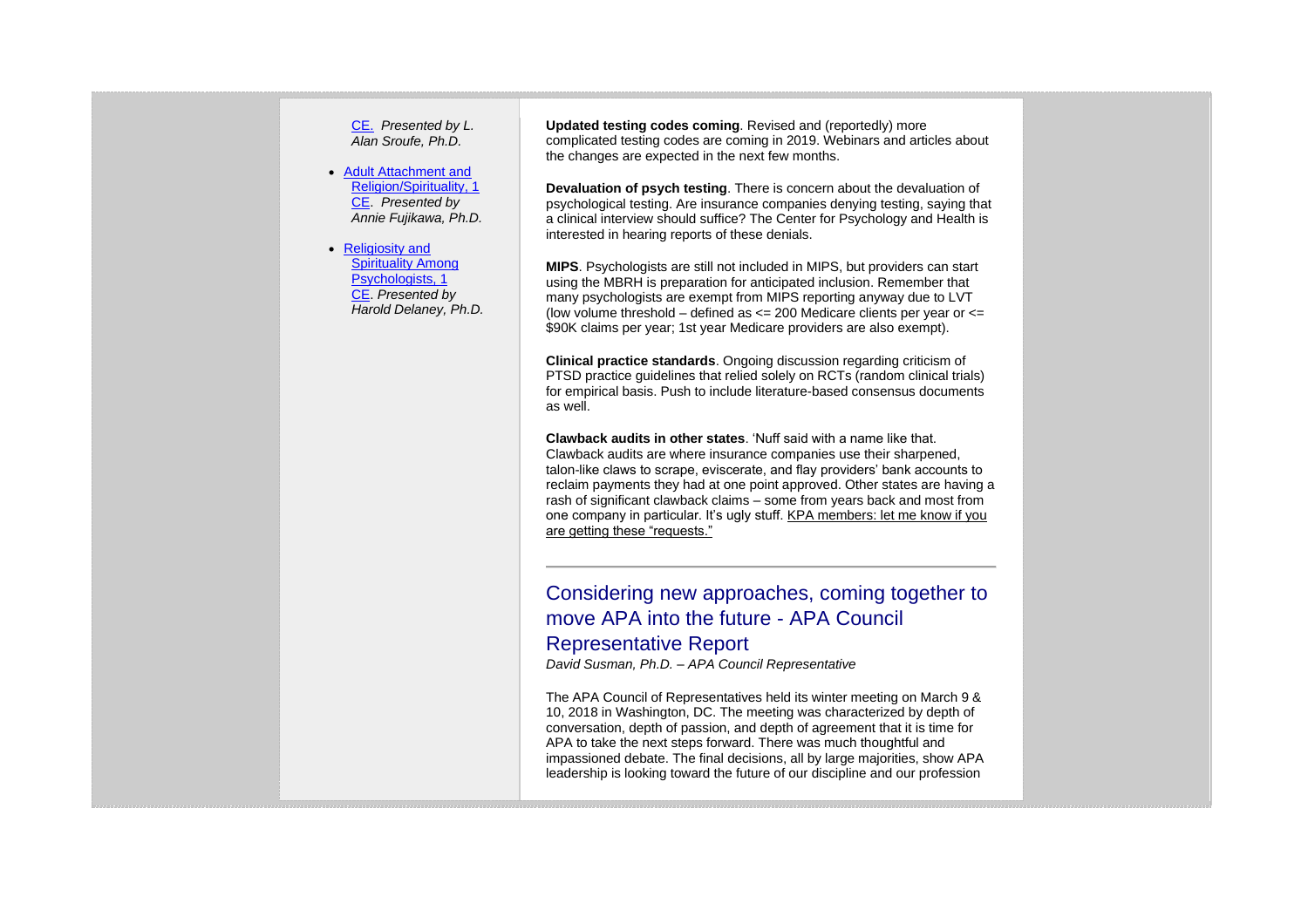# On-Demand Continuing Education Webinars

Completing one of the four Ethics and Risk Management Webinar Sequences and its exam earns you 6 CE credits and makes you eligible for a 15% savings on your Trust Sponsored Professional Liability Insurance premium for two consecutive renewals at your next policy renewal.

**CLICK HERE AND** ENTER TRUST-KY **DURING** REGISTRATION!

and wants to position APA to better serve its mission, members, and society.

*Masters training and practice*

Council continued its discussion on Masters level training and practice in psychology after voting in August 2017 for APA to formally revisit the issue. The current question before Council at this meeting was whether APA should accredit Masters training programs in health service psychology.

This discussion covered various significant concerns, including:

- 1. Current and projected workforce shortages for mental health practitioners;
- 2. Health disparities and inadequate access to mental health care of minority, rural and other underserved populations;
- 3. Recent initiatives by the counseling profession to limit psychology faculty from teaching in counseling programs;
- 4. Efforts to prohibit psychology Masters graduates from eligibility to obtain licensure as professional counselors.

After debate, 92% of Council approved pursuing accreditation of master's level programs in health service psychology. Council directed staff and governance, in particular the Board of Educational Affairs, to take steps to develop an accreditation system. This is a multi-year process that will require Council approving the plan prior to implementation.

Subsequent small and large group discussion centered on scope of practice and title issues. There was strong support for doctoral and Masters practitioners to have uniform titles, defined and separate scopes of practice and for the title "psychologist" to be reserved for doctoral level practitioners.

In a related action, Council agreed to adopt as APA policy the *Guidelines on Core Learning Goals for Master's Degree Graduates in Psychology.*

*APA Reorganization*

Council approved a new joint 501(c)3/501(c)6 organization membership agreement. This move will increase APA's capacity to advocate for the full range of issues that members expect, provide new kinds of member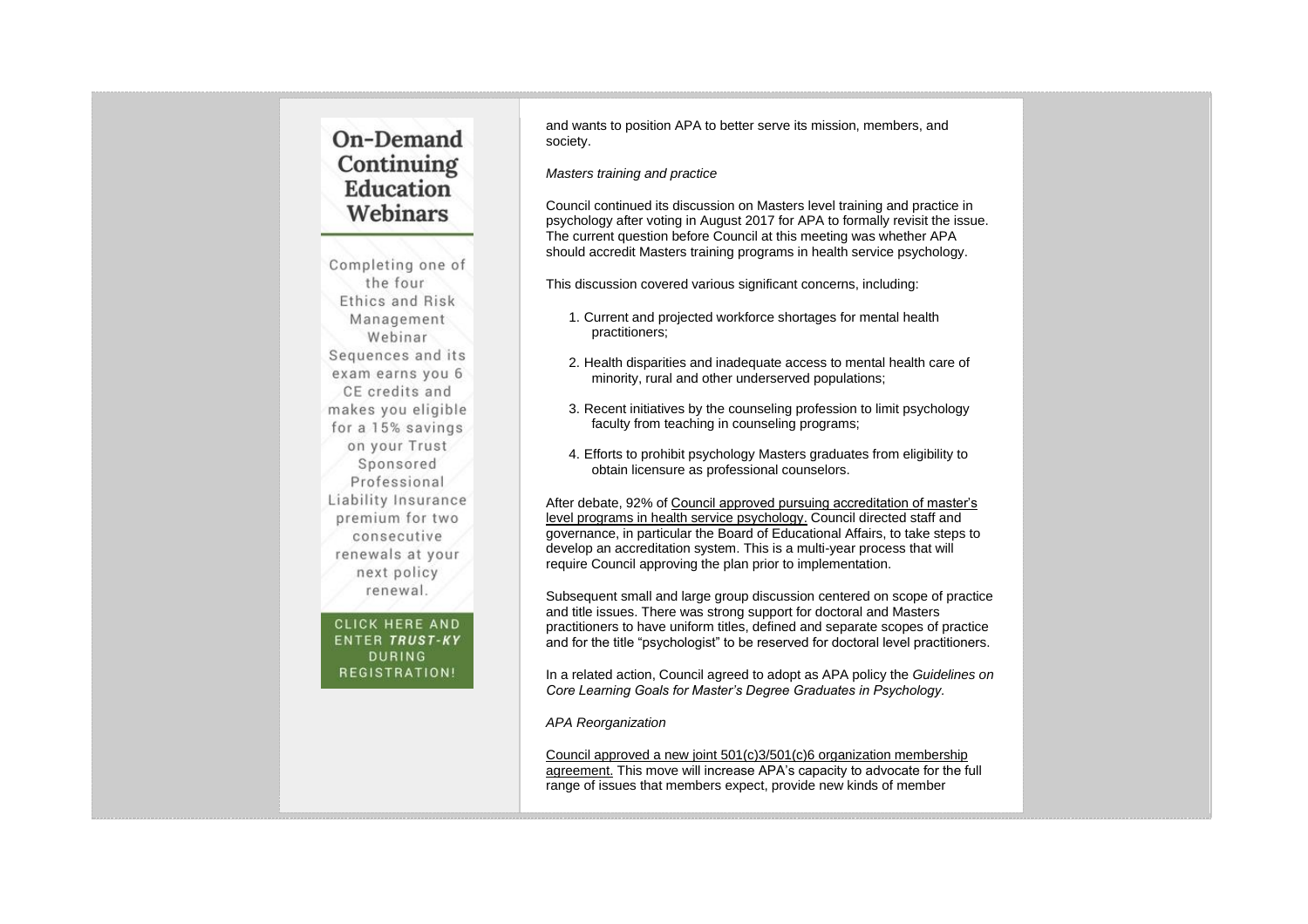

## **KPA Member Benefit Highlights**

## **Free Practice Consultations**

KPA's Director of Professional Affairs, Dr. Laurie Grimes, is available to consult with KPA members concerning a range of practice and advocacy issues, including HIPPA, third party reimbursement, and state regulations, and can tap resources and practice information from APA to help members resolve issues.

Have a professional/ practice question for Dr. Grimes? KPA Members log in to the KPA website and access the

benefits, and support government relations staff with the resources and flexibility they need to advocate for both the discipline and the profession in a political climate that is increasingly volatile. At membership renewal time this year, all APA members will become part of both a c3 and a c6 organization.

Council directed the President to appoint a work group to develop a plan for implementation of the joint 501(c)3 and 501(c)6 membership agreement for approval at Council's August 2018 meeting. The plan will include integration of priorities across both organizations and a recommendation for the percentage of 2019 dues to be allocated between the 501(c)3 and 501(c)6 organizations and the process for future dues allocations.

## *Diversity*

Council voted to receive the report of the Council Diversity Work Group, which recommends sweeping changes in policy and procedures, participation and representation and diversity training, leading to cultural shifts within Council and APA, as a whole, to make greater strides in promoting greater inclusion of diversity issues.

The APA staff Diversity and Inclusion Work Group will be working with a consultant over the next six months to develop a framework for APA's diversity and inclusion activities and the job description for the APA Chief Diversity Officer, a newly established executive position which will be filled in the near future.

## *Policies and Guidelines*

Council adopted the Clinical Practice Guideline for Multicomponent Behavioral Treatment of Obesity and Overweight in Children and Adolescents: Current State of the Evidence and Research Needs as policy of the association. For much of the population, obesity is associated with disease and mortality and it can be effectively treated through behavior change, which falls within the domain of psychologists. As collaborations between psychologists and other healthcare professionals increase, psychologists are expected to be called upon more frequently to address obesity and other physical health conditions.

Council also officially adopted as APA policy a resolution on Pregnant and Postpartum Adolescent Girls and Women with Substance-Related Disorders. In part, this policy affirms that substance-related disorders manifest as behavioral and biomedical health problems, and recommends providing rehabilitative services rather than criminalizing pregnant women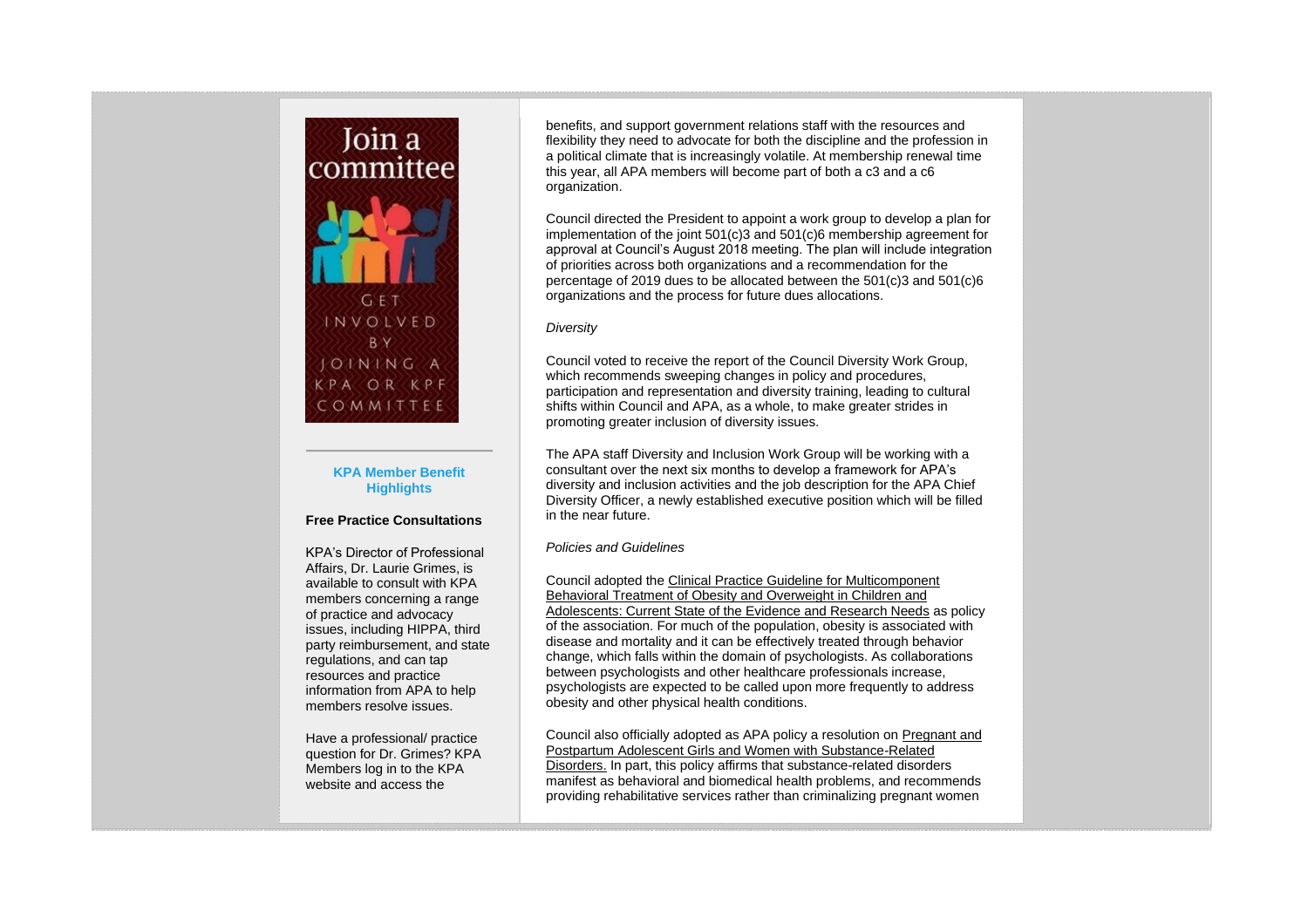Kentucky Psychological **Association's** Colleague **Assistance** Program is here for you

consultation form under the Members Only section!



**Check the** website and make the call

#### **Free Ethics Consultations**

Have an ethical concern or question? Request a consultation from the KPA

and girls' substance use and prioritizing substance use treatment services for pregnant women.

*Additional Updates*

- Other APA executive management positions recently filled or soon to be hired are in the areas of Communications, Ethics, Professional Practice, Science and Public Interest. Katherine Nordal, head of the APA Practice Organization is retiring in March 2018.
- The current Financial Report indicated that APA had a small positive balance at the end of 2017. Although the 2018 budget projects a potential \$5 million shortfall, there is optimism that APA can again break even for the year. 2017 membership dues increased modestly for the first time in over 10 years.
- APA President Jessica Henderson Daniel announced her Citizen Psychologist presidential initiative to recognize the work of psychologists who are making a difference in communities around the nation. KPA's Executive Director Lisa Willner received one of these Citizen Psychologist citations at the Practice Leadership Conference recently held in early March.

If you would like further information about these items or other APA initiatives, please feel free to contact me at david.susman@uky.edu.

# The 2018 Regular Session is in the Rear-View Mirror…Glad to Say "Good-Bye!"

*Sheila A. Schuster, Ph.D.*

Because the Kentucky Constitution requires each regular session of the Kentucky General Assembly to end by midnight on August 15th – and because the legislature cannot meet on a Sunday – all eyes and ears were turned toward Frankfort this past Saturday to see how the session would end. The closing weeks of the session had been filled with unprecedented public demonstrations by teachers and public school personnel and advocates, cramming the halls, the stairways, the tunnel and the outside grounds in their red shirts and (mostly) clever signs. Their anger and dismay matched the red of their outfits! They were making their voices heard in their outrage over proposed changes to the pension system and to the Governor's budget, which dramatically underfunded public education. In the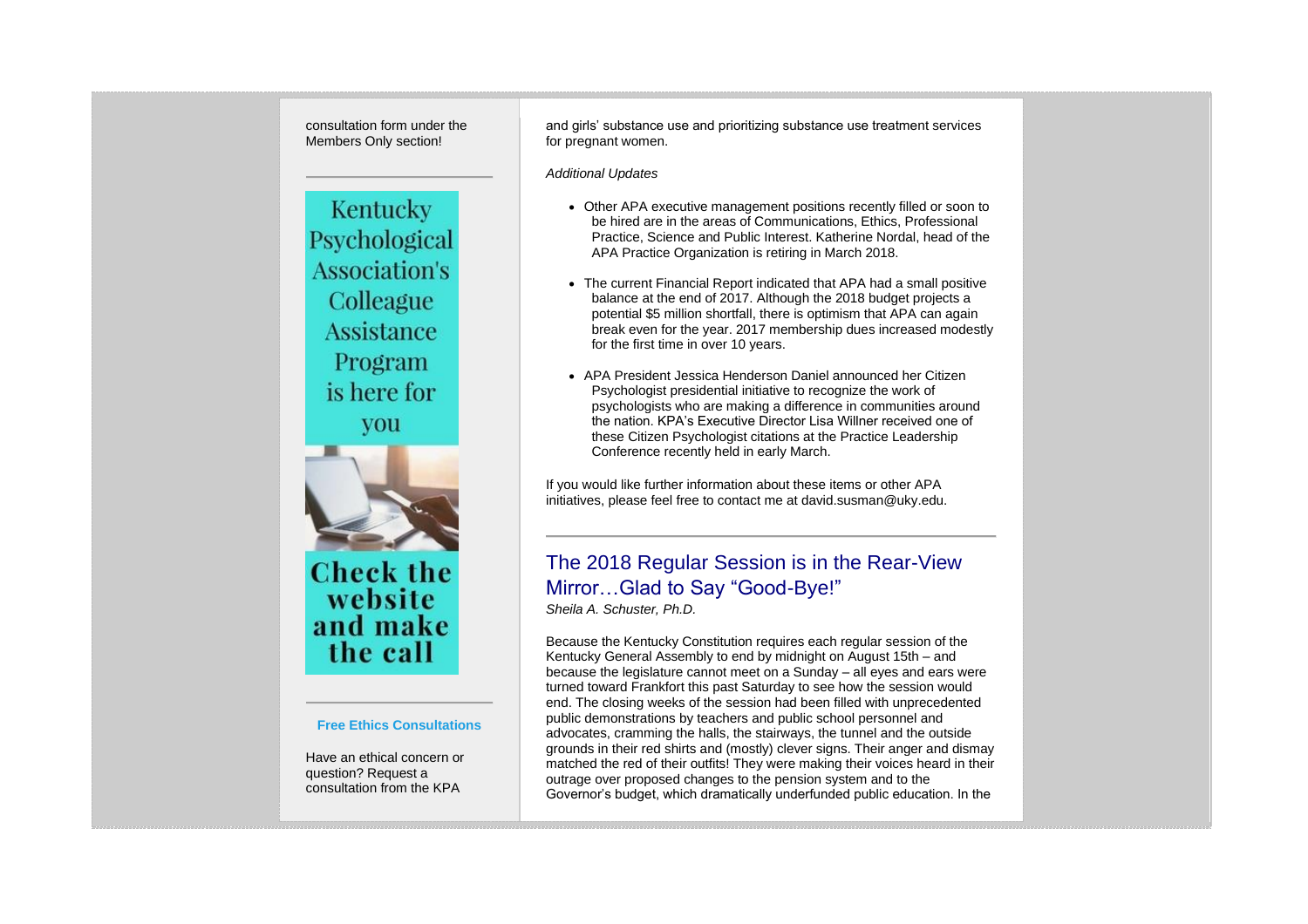Ethics Committee by completing the Ethics Consult form available under the Members Only section of the website. How it works…Your request will be forwarded to the current KPA Ethics Committee Chair, Dr. Pat Burke, who will consult with the entire ethics committee and review ethical guidelines prior to issuing a response. Response time averages around 10 days depending on the depth of the consultation request.

*KPA Member Only Services!*

end, they achieved some movement. The pension changes largely do not affect current teachers and state workers, but will dramatically affect future hires. And through some sleight-of-hand and questionable math, the legislators restored much of the funding for public school students and their transportation.

Although the Governor had threatened to call a Special Session on tax reform all through 2017, it never happened. When the House met to consider his proposed budget with all of the cuts across the board, and decreased spending for public education, they decided to put together a revenue package to generate more dollars to do so. Unfortunately, there was no public discussion of the revenue plan, and no public input. The resulting plan does generate more dollars, but does so by cutting taxes on the wealthiest and on corporations and shifting the burden to the lowest earners in the state. They also failed to take advantage of the opportunity to raise the cigarette excise tax by \$1, which would have generated \$266M/year and had a significant decrease in the smoking rates, which are the highest in the nation. Instead, they raised it by 50 cents, which has no effect on health outcomes. The Governor vetoed the revenue bill, but his veto was overridden on Friday. However, the legislature had to pass another revenue bill on Saturday to correct errors and reverse some decisions in the original bill. It is not clear if the Governor will veto that bill as well.

But perhaps the biggest problem with this session was the process by which all of these major pieces of legislation were passed. They do not represent an achievement to brag about…nor hopefully, to repeat. The pension bill, the biennial budget bill and the revenue bill were all passed without a single minute of public testimony, without even giving legislators time to look at the text before they had to vote, without even the official "economic scoring" by the experts, which is required by law! There was added drama when the Governor vetoed both the budget and the revenue bill, plus an additional pension bill designed to give relief to cities, counties and to quasigovernmental agencies, like the CMHCs. Teachers again showed up in the thousands, this time with a less clear message…did they want the legislature to overturn the vetoes or not? In the end, they decided they did and the legislators did overturn each one of the Governor's vetoes. Remarkable, given that he is a Republican and both chambers are heavily dominated by Republican lawmakers.

What was not addressed in the budget revisions and further actions were cuts across the board to nearly every governmental agency, including Behavioral Health, Developmental & Intellectual Disabilities. This marks the 19th year of either cuts or flat funding for behavioral health in the Commonwealth. Also in the category of being hurt in this budget was higher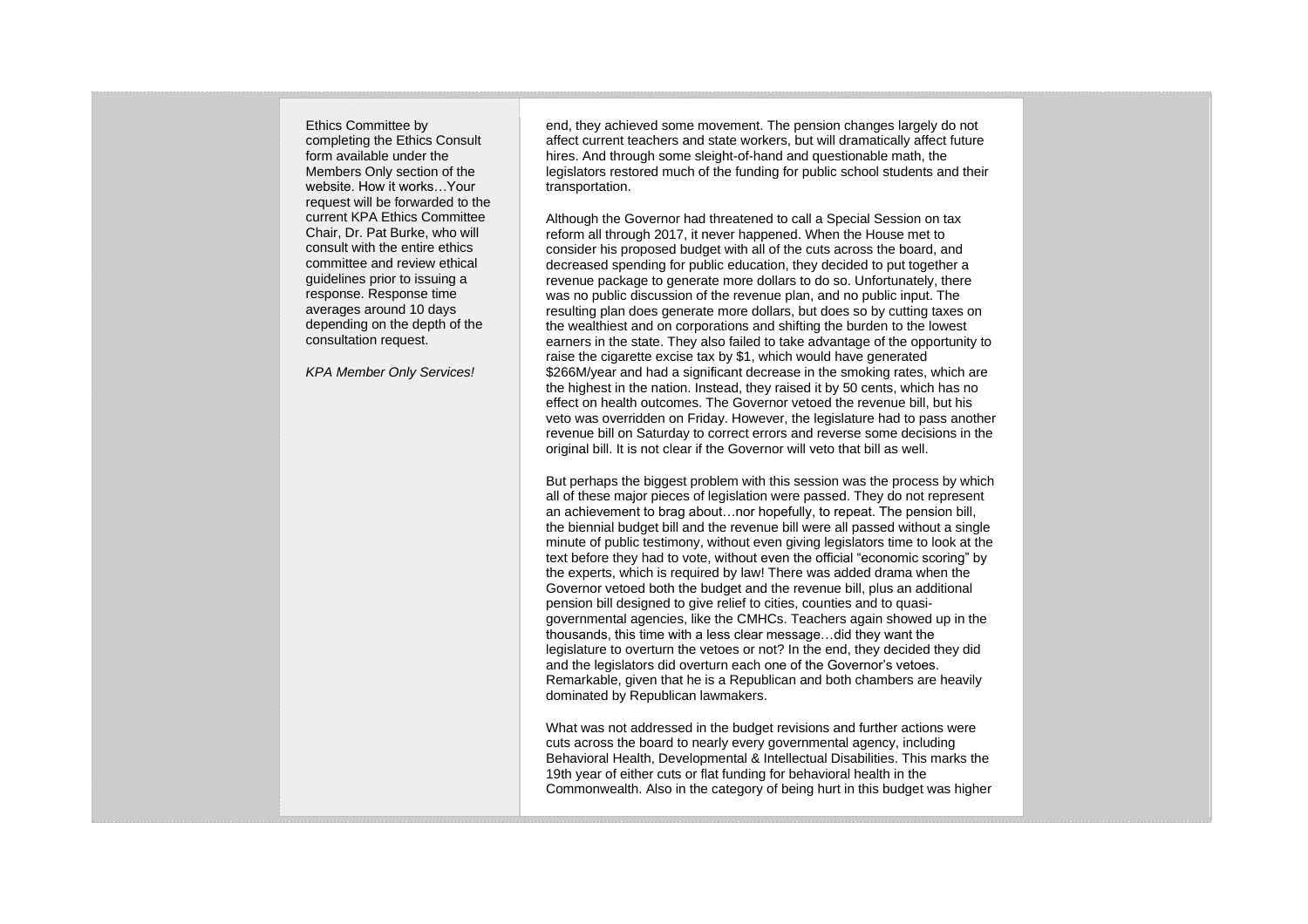

education – UK, UofL, the regional universities and KCTCS. What we are beginning to see already is the closing of programs and the laying off of positions in our institutions of higher education. The only good news – in a bill hastily put together and passed on Saturday – was a reprieve for the CMHCs and other quasi-public agencies (health departments, DV shelters, etc.) to stay at the current 49.45% contribution rate to the retirement fund for each employee, rather than to go to the proposed 83.43% rate which had been in the budget. This freeze is only for one year, with KERS encouraged to address the issue. We can only hope that some permanent "fix" will be offered.

KPA had some success with the passage of two bills to address problems with the MCOs, and saw the passage by the House of HB 604, which would have established trauma-informed schools across Kentucky and put a licensed mental health professional in each one. The legislation was proposed after the Marshall High School shooting and had considerable input from Drs. Lisa Willner and Sarah Shelton. Unfortunately, the Senate failed to pass the bill. KPA had also worked very hard on HB 465, the reorganization of the state's licensure boards, but this legislation also passed the House and failed to pass in the Senate. It is unclear what next steps might be taken by the Administration on this important issue.

The discord and vitriol of the session left a bad taste in everyone's mouth and then was compounded by the Governor's attack on teachers on the closing day, stating that their going to Frankfort had resulted, he guaranteed, in a child being sexually abused, another being poisoned, etc. It is no wonder that there are 40 or more candidates associated with education who are running for the House or Senate!

And that's where we need next to turn our attention – this is an election year in Kentucky! All 100 House seats and one-half of the 38 Senate seats will be on the ballot. Many of the seats have primary contests which will be decided on **May 22nd**, with the General Election coming on **November 6th**. Get informed, get active, get registered, and get out to VOTE!

----------------------------------------------------------------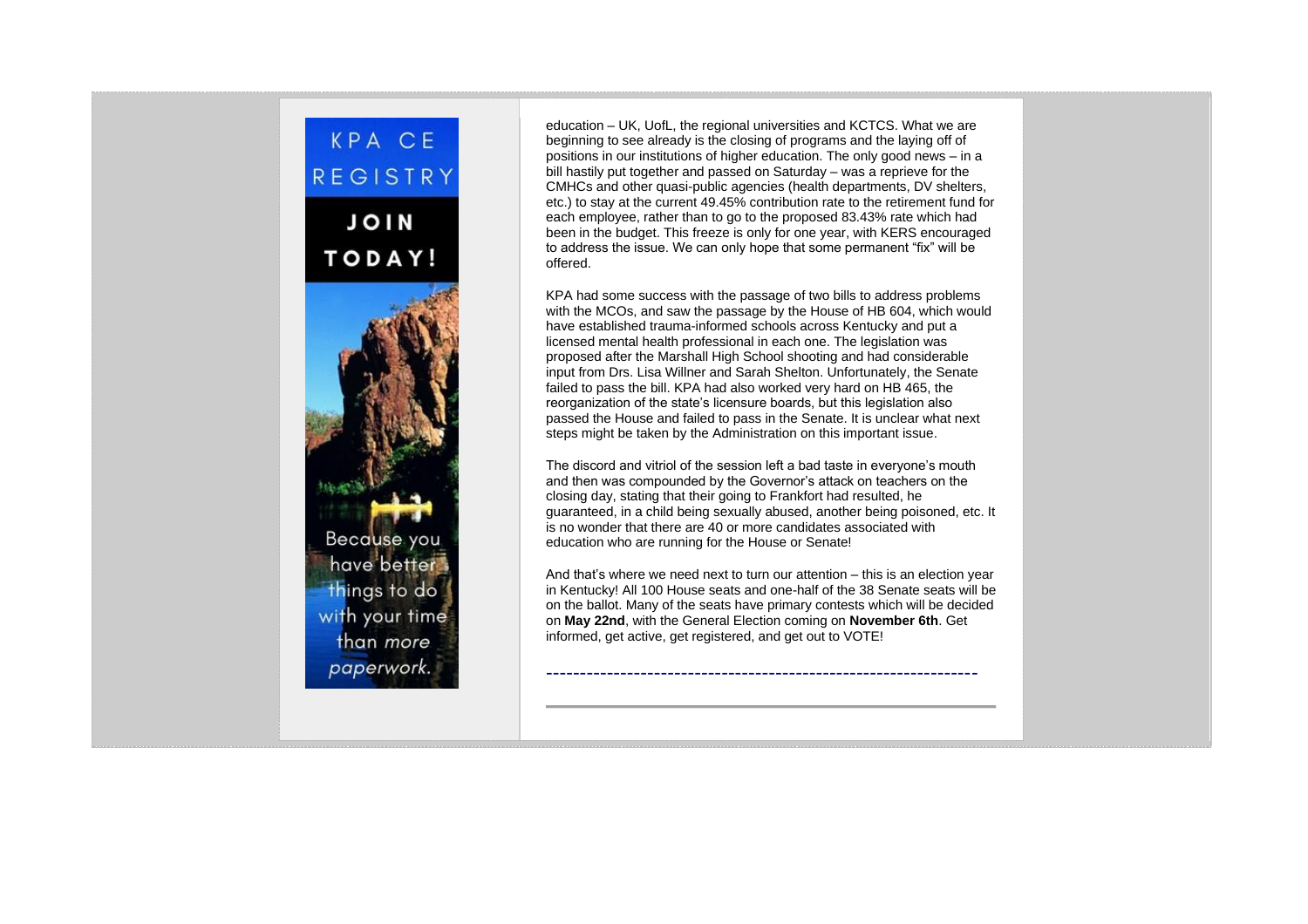$\sum -1 > 1$ **2018 KPA MEMBERSHIP SPECIAL** Receive a CE Gift Certificate for When you join or renew your KPA Membership at the yearly rate & select "auto renew" **VALID FOR MEMBERSHIP DUES OVER** \$50/YEAR \*does not include KPA **Annual Convention CALL KPA** 502.894.0777 **FOR DETAILS** 

# ---------------------------------------------------------------- Kentucky<br>Psychological<br>Foundation

promoting healthy and meaningful lives Kentucky Psychological Foundation News Bringing Psychology to the Public through Printed Materials and Resources *Christen Logue, Ph.D. & the KPF Public Education Committee*

The Public Education Committee (PEC) of the Kentucky Psychological Foundation (KPF) has recently focused efforts on creating and editing free print materials to be utilized for public distribution. The project has involved many different psychologists and even the help of graduate and undergraduate psychology and communications students. The PEC provided the final copy editing and content revisions. The brochures address areas such as Dealing with Stress, Managing Chronic Illness, Being an Ally, and much more. All materials are simple and user friendly, and are designed in a way to appeal to the general public. The PEC hopes that these materials will be available to the general public within the next few months.

The PEC has also continued to provide Op-Eds and media consultation upon request. One example is a recent Op-Ed written in response to continued incidences of gun violence. The content of that piece follows:

The epidemic of mass shootings in the United States, including the most recent tragedy at Marjory Stoneman Douglas High School in Parkland, Florida, has understandably led many people to wonder what could possibly motivate a person to kill innocent citizens. We often hear people blame mental illness for these acts. We can understand why this feels like a comforting explanation. These events make us feel scared and anxious, and it's helpful when we have a story that makes us feel better. If mental illness is responsible then we need to focus on what to do about 'those' people. However, as uncomfortable as it may make us feel, mental illness is rarely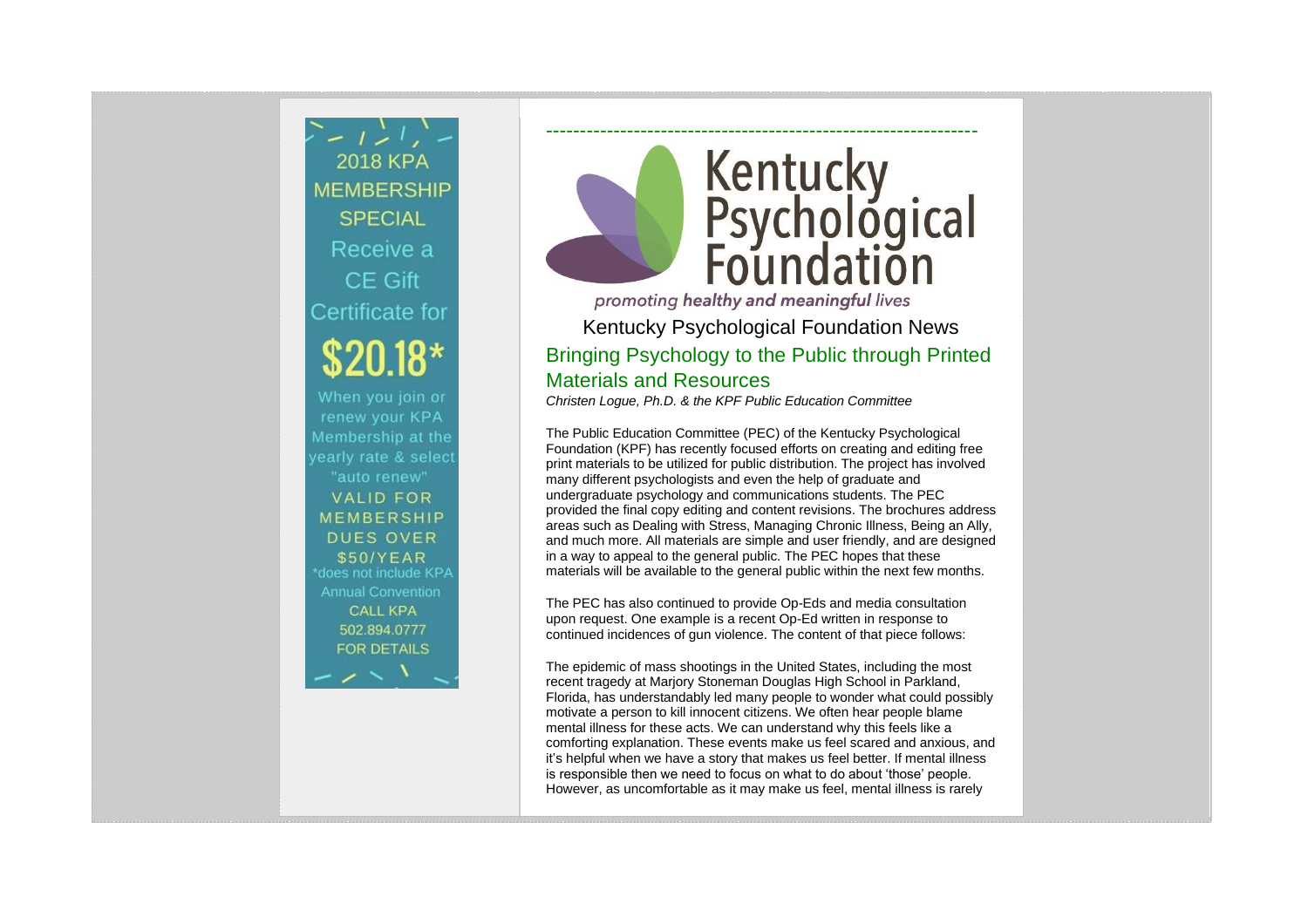

to blame in these events. Less than 5% of gun-related violence is committed by people with diagnosed mental illnesses. In fact, only about 4% of all violence – with or without guns – is perpetrated by people with diagnosed mental illness.

Part of the problem comes from a misunderstanding of what mental illness is. Mental illness means having a specific set of symptoms over a specific period of time. Mental illnesses are diagnosed by psychologists or other mental health professionals. When we talk about certain mental illnesses, such as mild depressive disorders, anxiety disorders, or attention deficit disorder, most people probably don't think about violence. However, even serious mental illnesses – like schizophrenia or bipolar disorders – are also not likely to cause violence. In fact, research shows that serious mental illness without substance abuse is totally unrelated to gun violence.

Psychologist Dr. David Susman, Assistant Professor in the University of Kentucky Department of Psychology and Director of both the Psychological Services Center and the University of Kentucky Internship Consortium states, "Research has shown that people with serious mental illnesses are actually at far greater risk of being victims of a wide variety of violent crimes than perpetrators." People with severe mental illness are actually 11 times more likely to be the victim of a violent crime than people without severe mental illness.

Blaming gun violence on mental health or mental health treatment also serves to increase stigma and prevent people from seeking help. A substantial number of people with even severe mental illness go without effective treatment. When policy makers or media outlets blame shootings on mental health issues, especially when using disparaging language, people who need help are less likely to seek out that help. Particularly after traumatic events, the value of public figures encouraging the use of mental health resources helps communities recover more quickly.

So if mental illness doesn't explain violence, what does? There are identifiable factors that actually do predict the likelihood of gun violence, in general (these data apply to overall gun violence, not specifically mass shootings). Research suggests the following four things predict the likelihood that a person will commit a gun-related crime: 1) a history of violence, 2) access to guns, 3) drug and alcohol use, and 4) personal relationship distress. If we are serious about addressing gun violence, these are the factors that must be attended to. We must rely on research to determine what actually predicts gun violence and therefore, what must be changed through policy, rather than political leanings or personal preferences. While there is a clear need for more systemic change,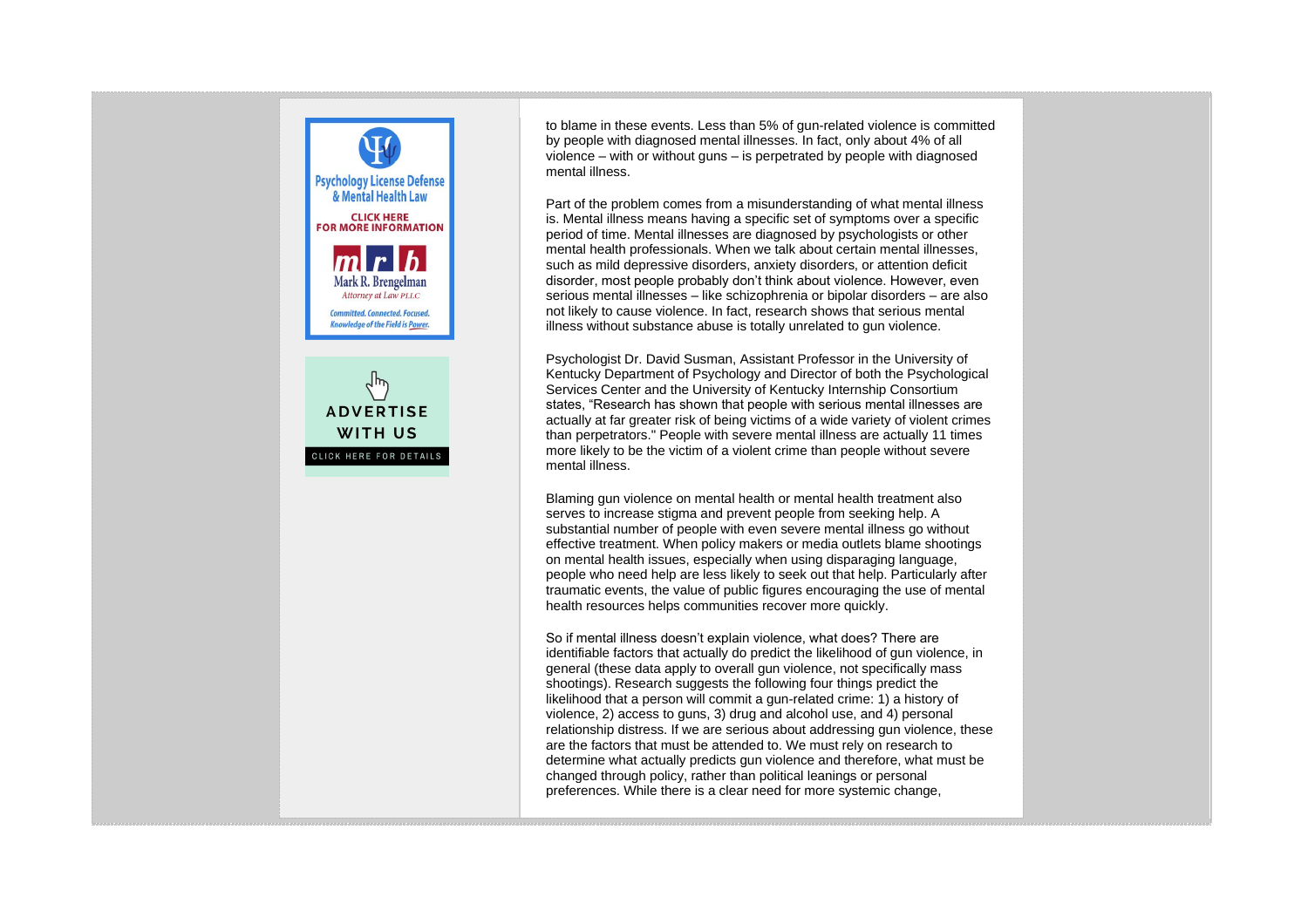increased access to mental health care and substance use treatment is a critical piece of the solution. Mental health care is more than just helping people with mental illness. Psychologists and other mental health providers help people learn to cope with their distress without violence and substance use. Having the tools to manage anger, impulsivity, loneliness, and social distress can give those in need the coping skills necessary to avoid becoming part of our next national tragedy.

Current members of this busy committee include: Brian Belva, Sarah Flynn, Brighid Kleinman, Shelby Burton, Brittany Zins, and chair, Chrissy Logue. Anyone interested in joining or contributing in some way should contact Chrissy Logue at christen.logue@ucumberlands.edu.

## Spring Academic Conference!

*Jennifer L. Price, Ph.D. - KPF President*



CELEBRATING PSYCHOLOGY AS A SCIENCE

Thank you to all of the attendees, speakers, and volunteers who braved the snow to participate in this year's Spring Academic Conference (SAC) at Eastern Kentucky University on April 7th

We encourage you to take a look at our **[SAC wrap up](https://kpa.memberclicks.net/assets/SAC/2018/2018%20SAC%20Wrap-Up.pdf)** to learn more about the incredible things psychology students in Kentucky are doing. We hope you will join us next spring!

----------------------------------------------------------------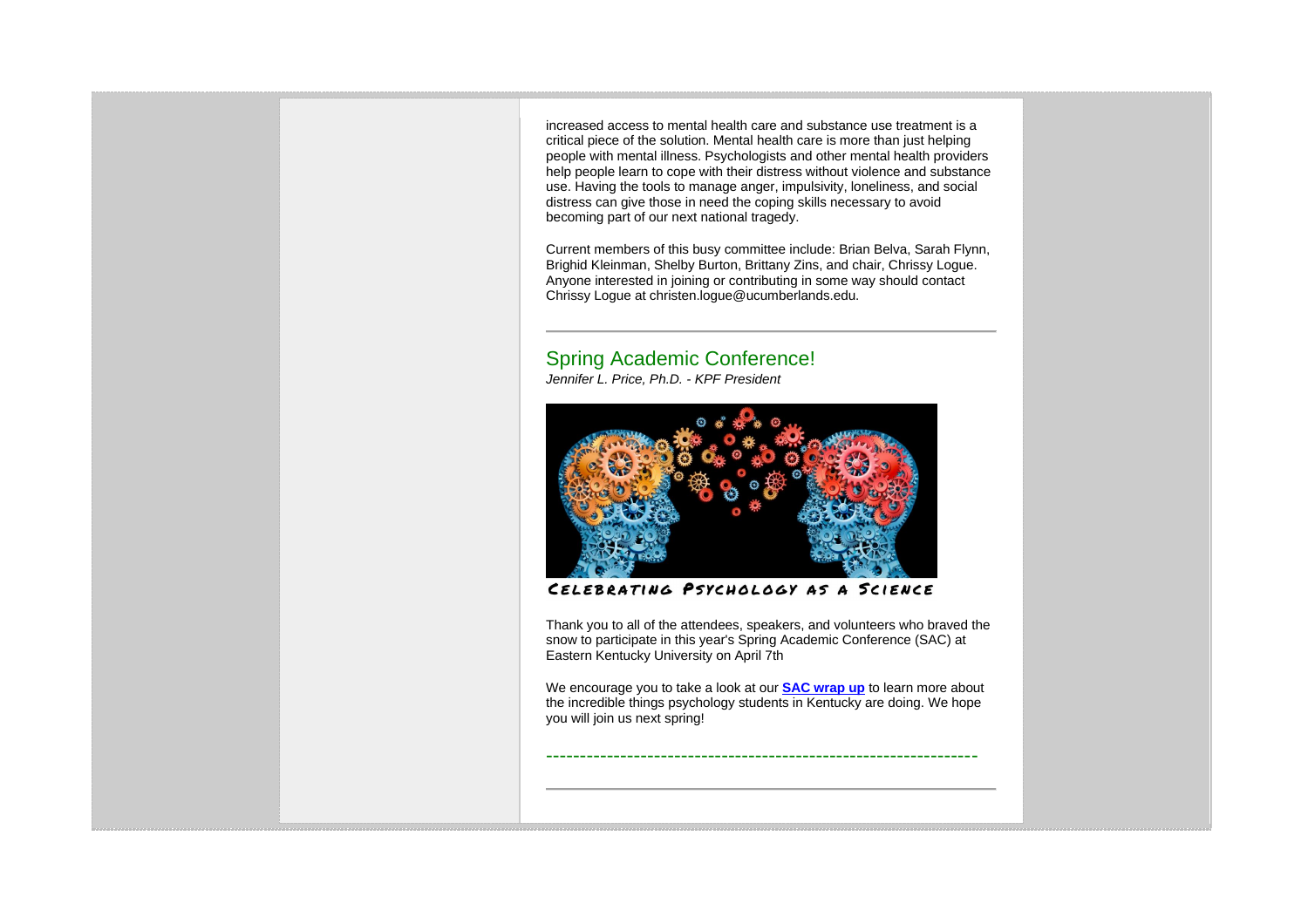## Legislative Day 2018 Report

*Georgeann Brown, Ph.D. & KPA Advocacy Committee*

KPA's 5th Annual Legislative Day was held on February 22nd, in the Capitol Annex in Frankfort, Kentucky. Our primary goal for the Legislative Day was to increase the visibility of KPA in Frankfort, to help KPA members develop relationships with their legislators, and to share information about issues/legislation important to KPA, including concerns about the budget proposal for mental health care. We held a breakfast for legislators and LRC staff from 9 to 11, where we had a steady stream of legislators and LRC staff. We also continued the public education fair during our Legislators' Breakfast and had several graduate students helping with it and working on a promotional video for KPF. The public education fair included literature about what psychologists do, information about various mental health issues, and publications from the American Psychological Association and the Kentucky Psychological Foundation.

----------------------------------------------------------------

We had 36 KPA members in attendance, which ties for last year as our largest attendance. We had 14 first-time attendees. The engagement and energy level was high among members in attendance. Many members commented that they had a great experience and that it was a very organized event. Prior to the Legislative Day, attendees participated in a conference training call and reviewed materials to help prepare them to discuss talking points with legislators. We received feedback that the training materials and conference call were helpful. The talking points for KPA's Legislative Day were quite specific to active legislation at the time but centered around the following priorities, which included specific bill numbers/pieces of legislation we asked legislators to support or oppose:

- 1. **KPA is opposed to budget cuts that will negatively affect mental health programs and access to care**
- 2. **KPA advocates for mental health parity and increased access to care**
- 3. **KPA advocates for individuals with serious mental illness**
- 4. **KPA advocates for evidence-based approaches**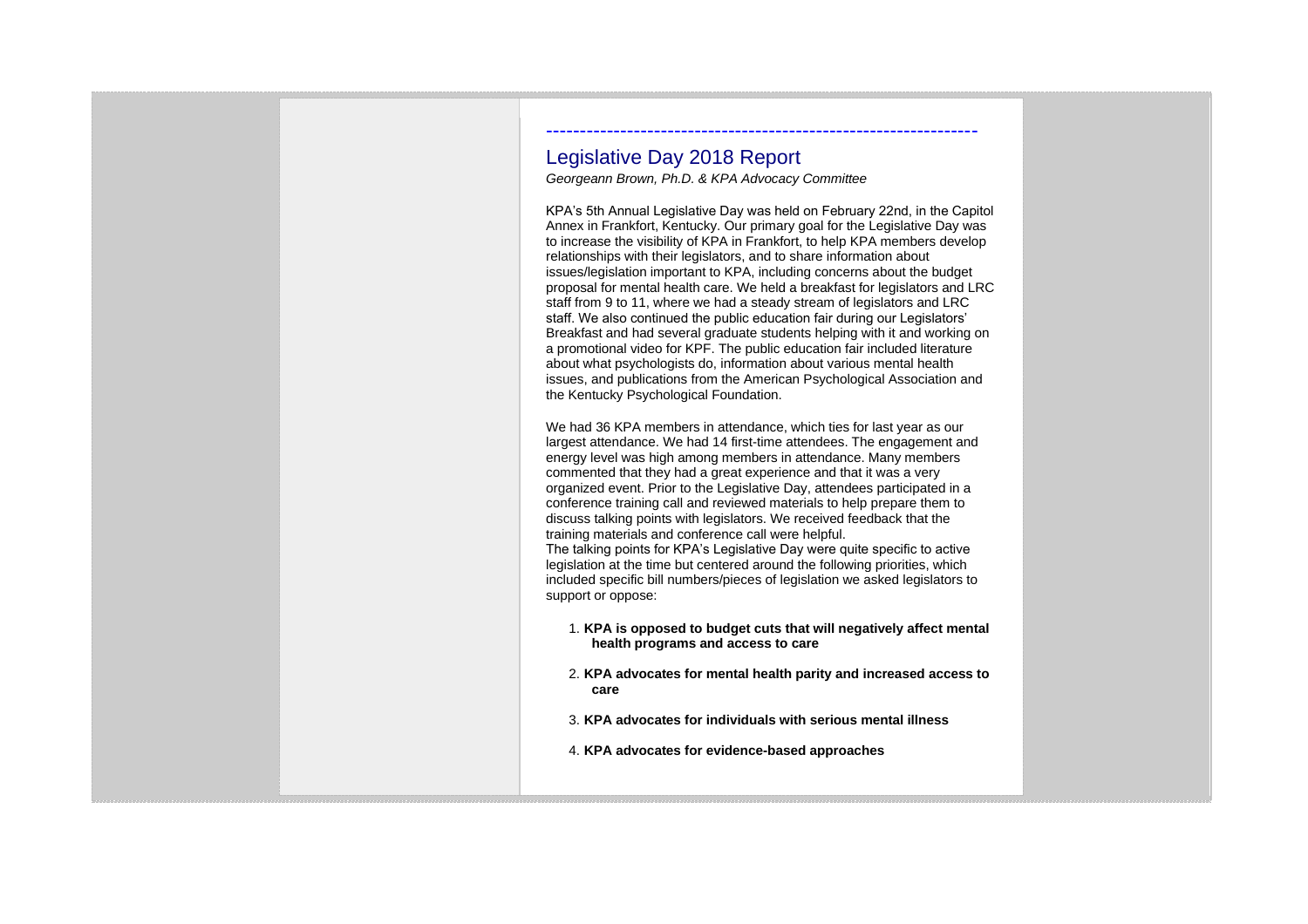KPA members in attendance had an opportunity to meet with their legislators in individual or group meetings, where they discussed talking points important to KPA and information about their profession. Over **25 individual/group meetings** with legislators took place. Experienced KPA members helped assist members during many of the meetings. KPA members also left a card with their legislator, indicating they were a KPA constituent with their contact information. We wanted KPA members to start/continue building personal relationships with legislators.

The overall feedback on the meetings with legislators was positive. Many legislators commented that they supported KPA's legislative priorities. Many positive conversations and connections were made. A few examples include: Several KPA members who were constituents of Senator Julie Raque Adams were asked to provide information about the connection of mental health and substance abuse. Some legislators asked if they could visit their constituents' place of work or use them as a referral. Other legislators asked how psychologists/mental health could help in gun violence problem and seemed genuinely interested in improving mental health access.

The Legislative Day was planned by co-chairs Dr. Georgeann Brown and Dr. Steve Katsikas, support from the KPA office (Sarah, Samm, and Joy), in consultation with Dr. Sheila Schuster, Dr. Lisa Willner, and the Executive Committee, and help from Public Education Committee for public education fair. Many thanks to everyone who made the event a success.



Ginny Frazier, Psy.D., KPA-PAC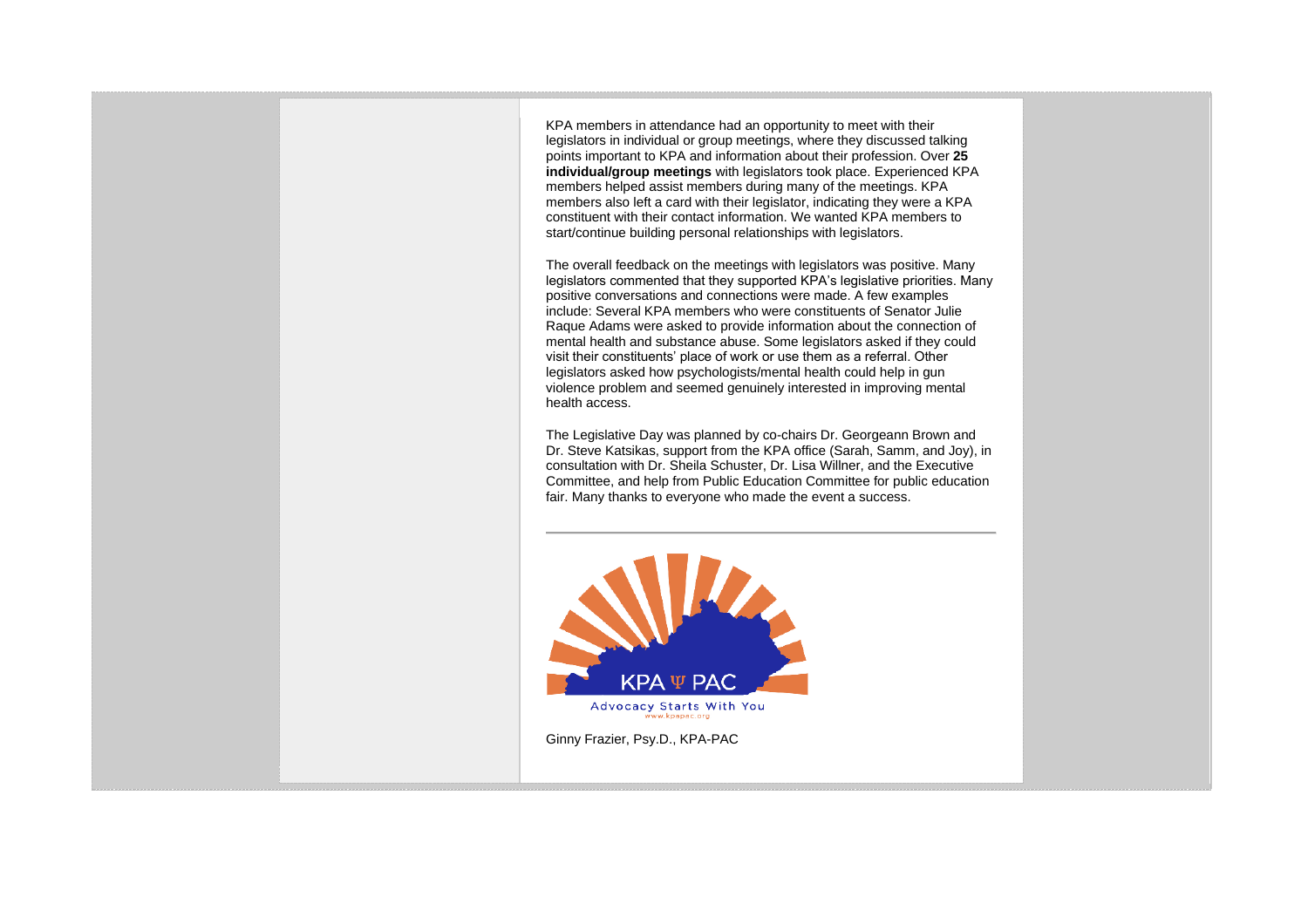## Showing Up Is Not Enough

This is a crucial election year across the commonwealth, with all 100 House seats and 19 of 38 Senate seats up for election, as well as numerous local positions in cities and counties throughout the region. I project that over the next 6 months, each one of us will be asked to support various candidates and they will all make promises to be the solution or change we wish to see. As part of this process, I'd like to offer an additional option to clarify the political landscape for your psychological practice by encouraging each of you to give a financial donation to the KPA-PAC.

Contributions to KPA-PAC strengthen the power of our collective voice. Members of the KPA-PAC strive to decipher the Kentucky political system, increase access of policy information to psychologists, and educate legislators in critical areas regarding mental health on behalf of us all. As individuals, we may struggle with how to balance our desire for change and our political frustrations. We all see critical issues within our communities but our actions are not as impactful as individuals.



Most psychologists in Kentucky are registered and do vote in elections. KPA-PAC encourages us all to take the next step. To better inform your political decisions, we can help you learn about current issues, legislation, and candidates affecting the mental health community. We need financial support from our members to elect candidates who have the best interests of psychologists and our clients in mind to achieve our mutual goals. There may be multiple candidates in each election cycle who need our support. KPA-PAC will be stronger when we can support multiple candidates and achieve our goals as a unified voice.

As a combined voice, the KPA-PAC can educate and contribute to candidates who support psychologists and the practice of psychology,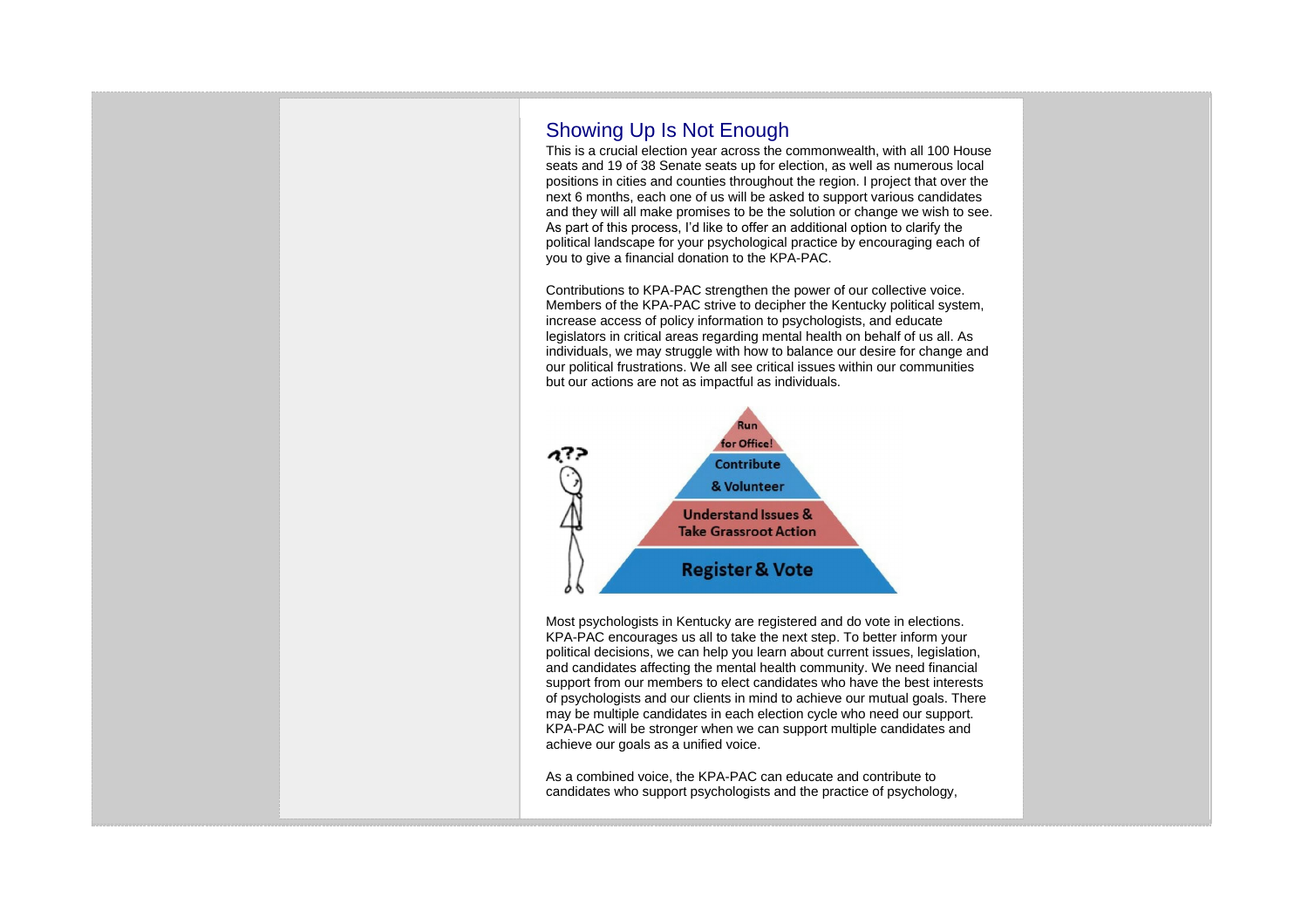regardless of political affiliation. However, the KPA-PAC needs assistance from members of the psychological community to strengthen our impact in the 2018 election cycle. There are currently psychologists running as candidates who are deserving of our support, however, we lack the funds to contribute to their campaigns. Your support will help us achieve our goal of promoting every candidate that aligns with our legislative priorities. Please continue to exercise your ability to vote. At the same time, we must strengthen our financial backing to draw attention to those matters we as psychologists find most essential. For these reasons, I encourage you to visit <http://www.kpapac.org/> to learn more and make a contribution\*.

*\*Contributions to KPA-PAC are not deductible as charitable contributions for Federal income tax purposes.*

*\*Contributions are completely voluntary and will be used for political purposes.*

*\*Federal law requires us to use our best efforts to collect and report the name, mailing address, occupation* and *name of employer of individuals whose contributions exceed \$200 in a calendar year.*

## Trying To Be an Ethical First-Year Student **Therapist**

*Sydney Black, M.S., KPA Ethics Committee*

Recently, my classmates and I received our placements for where we will spend our first year as student therapists. Exciting as this may be, now comes the time we must put to the test what we are learning in school. As neophyte therapists, we must remember to stick to the ethics code to the best of our abilities. As daunting of a task as this may seem, by adhering to the ethics code we are building on that foundation to become the competent therapists we strive to be.

One of the most important components of the APA Code of Ethics to remember is the General Principles. The intent of the General Principles is "to guide and inspire psychologists toward the highest ethical ideals of the profession." In other words, these are the principles that we should aspire to keep in mind when we do anything in therapy! If we cannot remember every individual code, we can at least remember the five primary principles on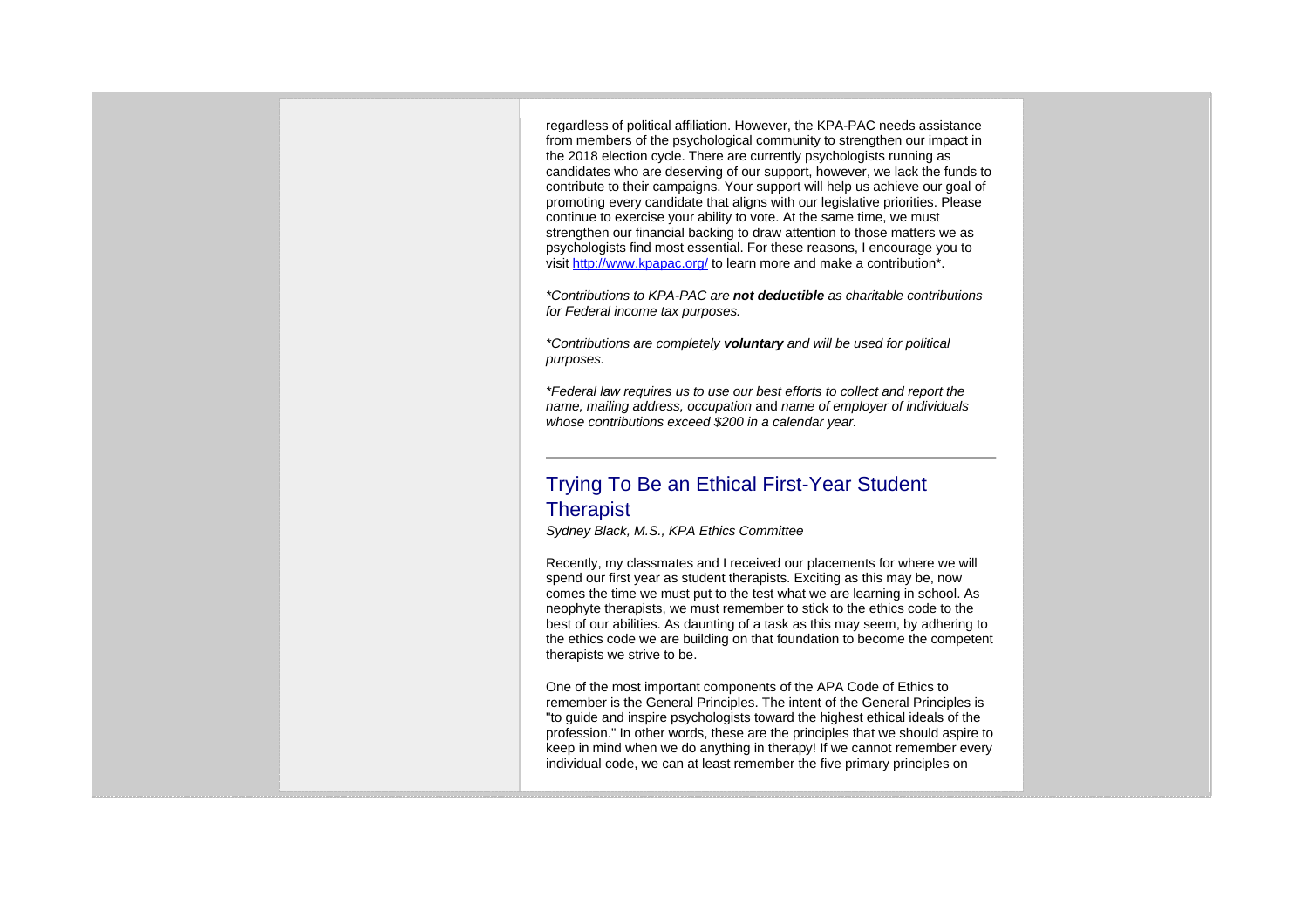| which (or after which) we should model our work upon to be ethically sound<br>practitioners. They are:<br><b>Principle A:</b> Beneficence and Nonmaleficence. Do no harm to those you<br>work with. As psychologists-in-training, we are granted access to the most<br>delicate and personal details about a client's life. We must be aware of how<br>our judgments and attitudes can affect the lives of our clients. Keep your<br>personal, financial, social, organizational, and political factors out of the<br>therapy room to not risk the chance of influencing your client negatively.<br><b>Principle B:</b> Fidelity and Responsibility. Be aware of your professional and<br>scientific responsibilities to society. You are establishing a trusting<br>relationship with every client that you see. Make sure you uphold<br>professional standards of conduct, clarify your professional roles and<br>obligations, accept responsibility for your behavior, and seek to manage<br>conflicts of interest that could lead to harm or exploitation. |  |
|----------------------------------------------------------------------------------------------------------------------------------------------------------------------------------------------------------------------------------------------------------------------------------------------------------------------------------------------------------------------------------------------------------------------------------------------------------------------------------------------------------------------------------------------------------------------------------------------------------------------------------------------------------------------------------------------------------------------------------------------------------------------------------------------------------------------------------------------------------------------------------------------------------------------------------------------------------------------------------------------------------------------------------------------------------------|--|
| <b>Principle C:</b> Integrity. Be honest and truthful in your practice. Do not steal,<br>cheat, or engage in fraud, subterfuge, or intentional misrepresentation of<br>fact.<br><b>Principle D:</b> Justice. Exercise reasonable judgment and take precautions to<br>ensure your potential biases, boundaries of your competence, and your<br>limitations of expertise do not lead to unjust practices.                                                                                                                                                                                                                                                                                                                                                                                                                                                                                                                                                                                                                                                        |  |
| Principle E: Respect for People's Rights and Dignity. Treat everyone that<br>comes into your office with the same respect and dignity, no matter their<br>background.<br>As a new therapist, with a new supervisor (that is usually not a member of                                                                                                                                                                                                                                                                                                                                                                                                                                                                                                                                                                                                                                                                                                                                                                                                            |  |
| your faculty), it is important to also have an understanding what the Code<br>says about this relationship. If you are unfamiliar with the term "supervisor",<br>your supervisor is your go-to person within the facility where you will be<br>working to ask all of your questions and get all the help you need with your<br>brand new lists of clients. While not all supervisors are equal, it is important<br>for student therapists to be aware of appropriate and ethical treatment by<br>supervisors. If you refer to Section 7 of the Code of Ethics, there are several<br>parts of the code that new student therapists should be aware of. For<br>example:                                                                                                                                                                                                                                                                                                                                                                                          |  |
| 7.04 Student Disclosure of Personal Information. Psychologists do not<br>require students or supervisees to disclose personal information in course or<br>program-related activities, either orally or in writing, regarding sexual history,<br>history of abuse and neglect, psychological treatment, and relationships with                                                                                                                                                                                                                                                                                                                                                                                                                                                                                                                                                                                                                                                                                                                                  |  |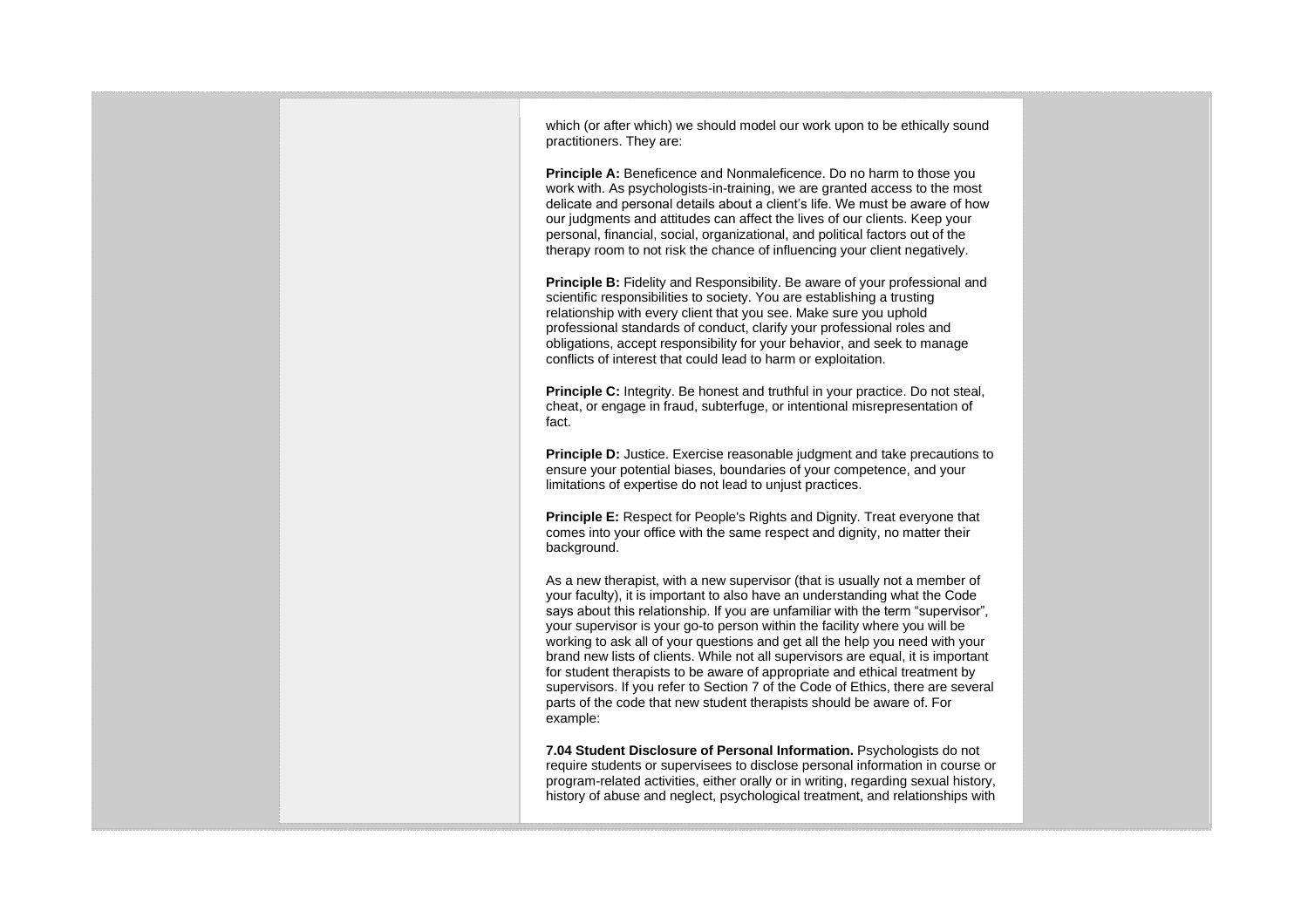parents, peers, and spouses or significant others except if (1) the program or training facility has clearly identified this requirement in its admissions and program materials or (2) the information is necessary to evaluate or obtain assistance for students whose personal problems could reasonably be judged to be preventing them from performing their training- or professionally related activities in a competent manner or posing a threat to the students or others.

**7.06 Assessing Student and Supervisee Performance.** (a) In academic and supervisory relationships, psychologists establish a timely and specific process for providing feedback to students and supervisees. Information regarding the process is provided to the student at the beginning of supervision. (b) Psychologists evaluate students and supervisees on the basis of their actual performance on relevant and established program requirements.

## **7.07 Sexual Relationships With Students and**

**Supervisees.** Psychologists do not engage in sexual relationships with students or supervisees who are in their department, agency, or training center or over whom psychologists have or are likely to have evaluative authority. (See also Standard 3.05, Multiple Relationships.)

If you notice your supervisor straying from these rules, consider talking to another provider in your facility or a trusted member of your faculty if you are not sure of how to respond. Sections 1.04 (Informal Resolution of Ethical Violations) and 1.05 (Reporting Ethical Violations) should give you more information as to what you should do if you find yourself in a situation like this.

Rome wasn't built in a day—what you do not know now about the Code, you will know by the end of your first year as a student therapist. Just like fine wine, the more experienced you are the better you will be. Your first time as a student therapist is an exciting time. Make it an ethically exciting time!

## KPA Annual Convention Planning

*Marianne McClure, Ph.D. - KPA Annual Convention Chair*

The 2018 KPA annual convention is a little over six months away. It will be held at the Marriott Griffin Gate Resort in Lexington, on November 1-3. The convention committee has had the privilege to consider a number of excellent proposals for potential workshops and will soon be able to provide